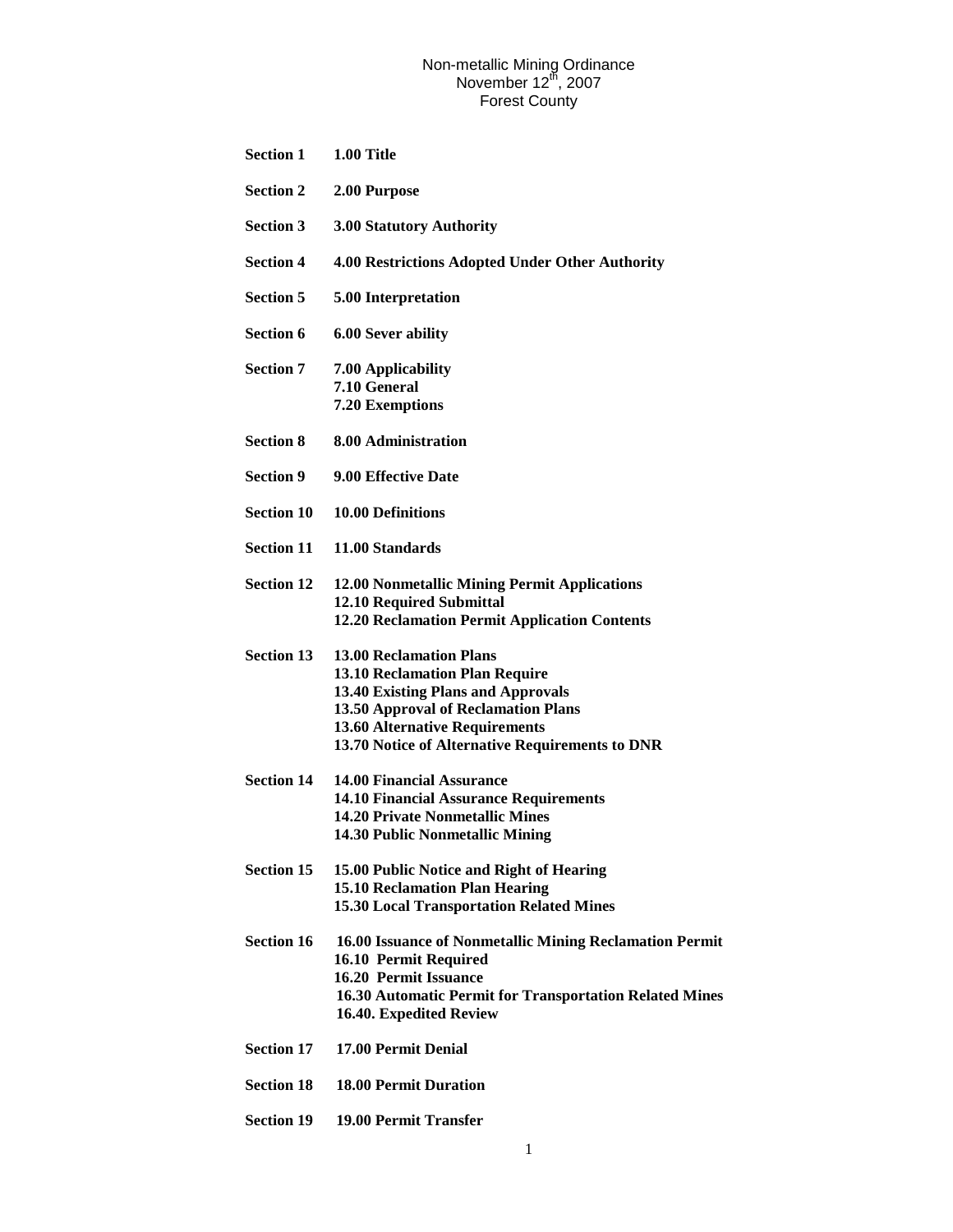| <b>Section 20</b> | <b>20.00 Previously Permitted Sites</b>                                     |
|-------------------|-----------------------------------------------------------------------------|
| <b>Section 21</b> | 21.00 Review                                                                |
| <b>Section 22</b> | <b>22.00 Permit Modifications</b>                                           |
|                   | 22.10 By Forest County                                                      |
|                   | 22.20 At the Operators Option                                               |
|                   | 22.30 Required By the Operator                                              |
|                   | 22.40 Review                                                                |
| <b>Section 23</b> | 23.00 Permit Suspension and Revocation                                      |
|                   | 23.10 Grounds                                                               |
|                   | <b>23.20 Procedures</b>                                                     |
|                   | 23.30 Consequences                                                          |
| <b>Section 24</b> | <b>24.00 Annual Operating Reporting</b>                                     |
|                   | 24.10 Contents and Deadline                                                 |
|                   | 24.30 Retention of Annual Reports                                           |
| <b>Section 25</b> | 25.00 Plan Review Fee                                                       |
|                   | 25.10 Amount and Applicability                                              |
|                   | 25.20 Expedited Plan Review Fee                                             |
|                   | <b>25.30 Relation to Annual Fee</b>                                         |
| <b>Section 26</b> | 26.00 Annual Fees                                                           |
|                   | 26.10 Areas Subject To Fees, Procedures and Deadlines                       |
| <b>Section 27</b> | 27.20 Wisconsin DNR Share of Annual Fees                                    |
|                   | 27.30 Forest County Share of Fees                                           |
|                   | 27.40 Optional Reduced Fees for Inactive Mines                              |
| <b>Section 28</b> | 28.00 Regulatory Reporting & Documentation                                  |
|                   | 28.10 Reporting                                                             |
|                   | <b>28.20 Documentation</b>                                                  |
| <b>Section 29</b> | 29.00 Completed reclamation Reporting, Certification And Effect             |
|                   | 29.10 Reporting                                                             |
|                   | <b>29.20 Reporting of Interim Reclamation</b>                               |
|                   | 29.30 Certification of Complete Reclamation                                 |
|                   | 29.40 Effect of Complete reclamation                                        |
|                   | 29.50 Effect of Inaction Following Report of<br><b>Complete Reclamation</b> |
| <b>Section 30</b> | <b>30.00 Permit Termination</b>                                             |
| <b>Section 31</b> | 31.00 Right of entry and Inspection                                         |
| <b>Section 32</b> | 32.00 Orders and Citations                                                  |
|                   | <b>32.10 Enforcement Orders</b>                                             |
|                   | 32.20 Special Orders                                                        |
|                   | 32.30 Review of Orders                                                      |
|                   | 32.40 Citations                                                             |
|                   | 32.50 Enforcement                                                           |
|                   |                                                                             |

**Section 33 33.00 Penalties**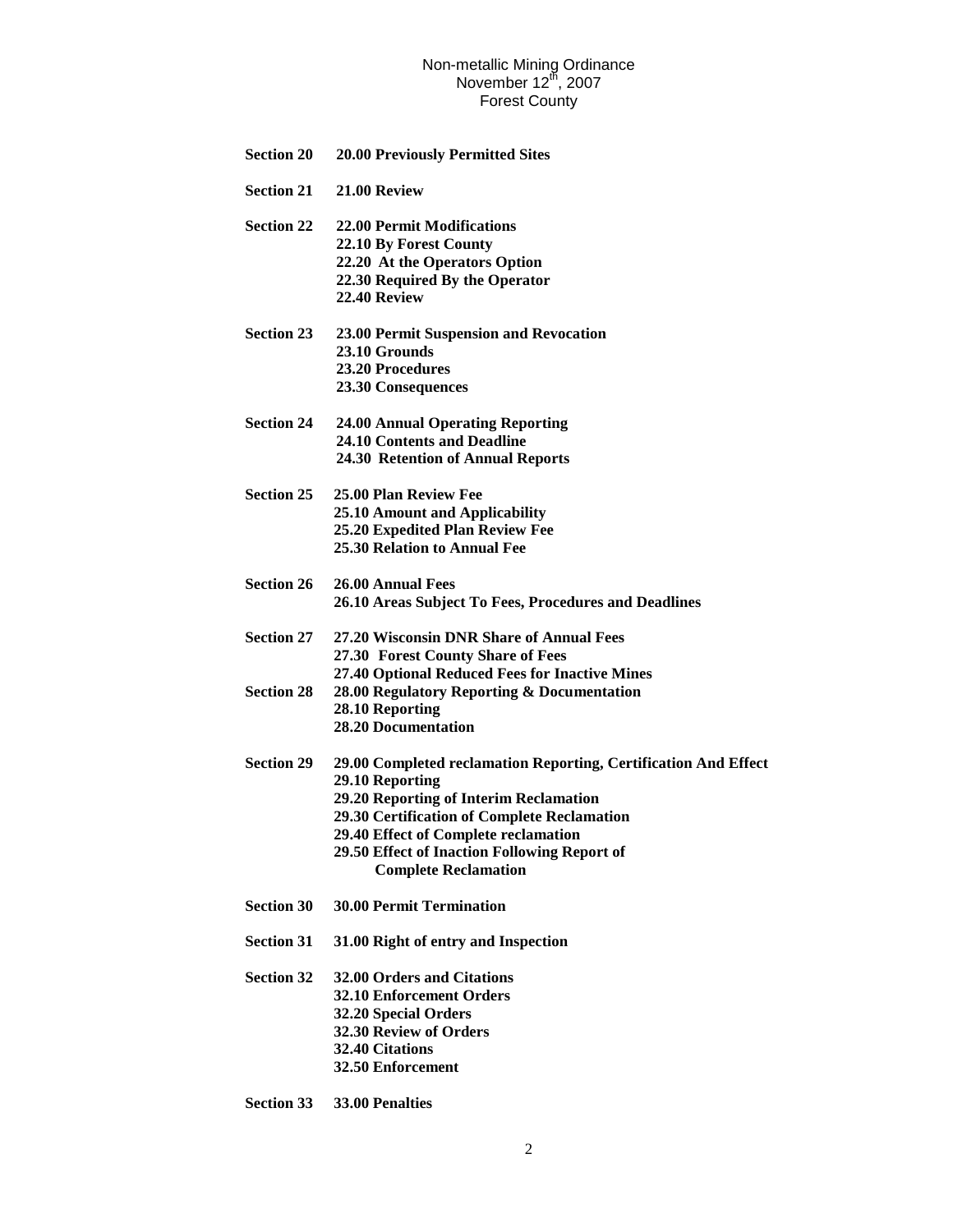# **Section 34 Table of Fees (as listed in the Forest County Ordinance Table of Fees)**

# **General**

### **Section 1.**

**1.00 Title**

Nonmetallic Mining Reclamation Ordinance for the County of Forest.

**Section 2**

### **2.00 Purpose.**

The purpose of this chapter is to establish a local program to ensure the effective reclamation of nonmetallic mining sites on which mining takes place in Forest County after the effective date of this chapter and in compliance with Chapter NR 135,Wisconsin Administrative Code and Chapter 295, Wisconsin Statutes.

### **Section 3**

# **3.00 Statutory Authority**.

This ordinance is adopted under authority of Section 295.13(1) and Section 59.51, Wisconsin Statutes.

### **Section 4 4.00 Restrictions Adopted Under Other Authority.**

The purpose of this chapter is to adopt and implement the uniform statewide standards for nonmetallic mining required by Section 295.12(1)(a), Stats. and contained in Chapter NR 135, Wisconsin Administrative Code. It is not intended that this chapter repeal, abrogate, annul, impair or interfere with any existing rules, regulation, ordinances or permits not concerning nonmetallic mining reclamation under other Wisconsin law.

### **Section 5**

#### **5.00 Interpretation.**

In their interpretation and application, the provisions of this chapter shall be held to be the requirements for nonmetallic mining reclamation and shall not be deemed a limitation or repeal of any other power granted by the Wisconsin Administrative Code. Where any terms or requirements of this chapter may be inconsistent or conflicting, the more restrictive shall apply. Where a provision of this chapter is required by Wisconsin Statutes, or by a standard in Chapter NR 135, Wisconsin Administrative Code, or where the provision is unclear, the provision shall be interpreted to be consistent with the Wisconsin Statues and the provisions of Chapter NR 135, Wisconsin Administrative Code.

# **Section 6**

#### **6.00 Sever ability.**

Should a court of competent jurisdiction declare any portion of this chapter unconstitutional or invalid, the remainder of this chapter shall not be affected.

#### **Section 7**

### **7.00 Applicability**

#### **7.10 General**.

The requirements of this chapter apply to all operators of nonmetallic mining sites within Forest County operating on or commencing to operate after August 1st, 2001 except as exempted in **Sec. 7.20** and except for nonmetallic mining sites located in a town within Forest County that has adopted an ordinance pursuant to WI §295.14, and Section NR 135.32(2), Wisconsin Administrative Code. This chapter does not apply to nonmetallic mining sites or portions of mining sites where mining permanently ceased before August 1, 2001. This chapter applies to nonmetallic mining conducted by or on behalf of the State of Wisconsin, by or on behalf of a Town or for the benefit or use of the state or any state agency, board, commission, department, county or a municipality**,** except for the waiver of financial assurance in **Sec. 14.40.**

#### **7.20 Exemptions.**

This chapter does not apply to the following activities:

- (1) Nonmetallic mining at a site that is subject to permit and reclamation requirements of the Wisconsin Department of Natural Resources under WI § 30.19, §30.195 or §30.20, and complies with Chapter NR 340, Wisconsin Administrative Code.
- (2) Excavations subject to the permit and reclamation requirements of WI §30.30 or § 30.31.
- (3) Excavations or grading by a person solely for domestic or farm use at that person's residence, business or farm.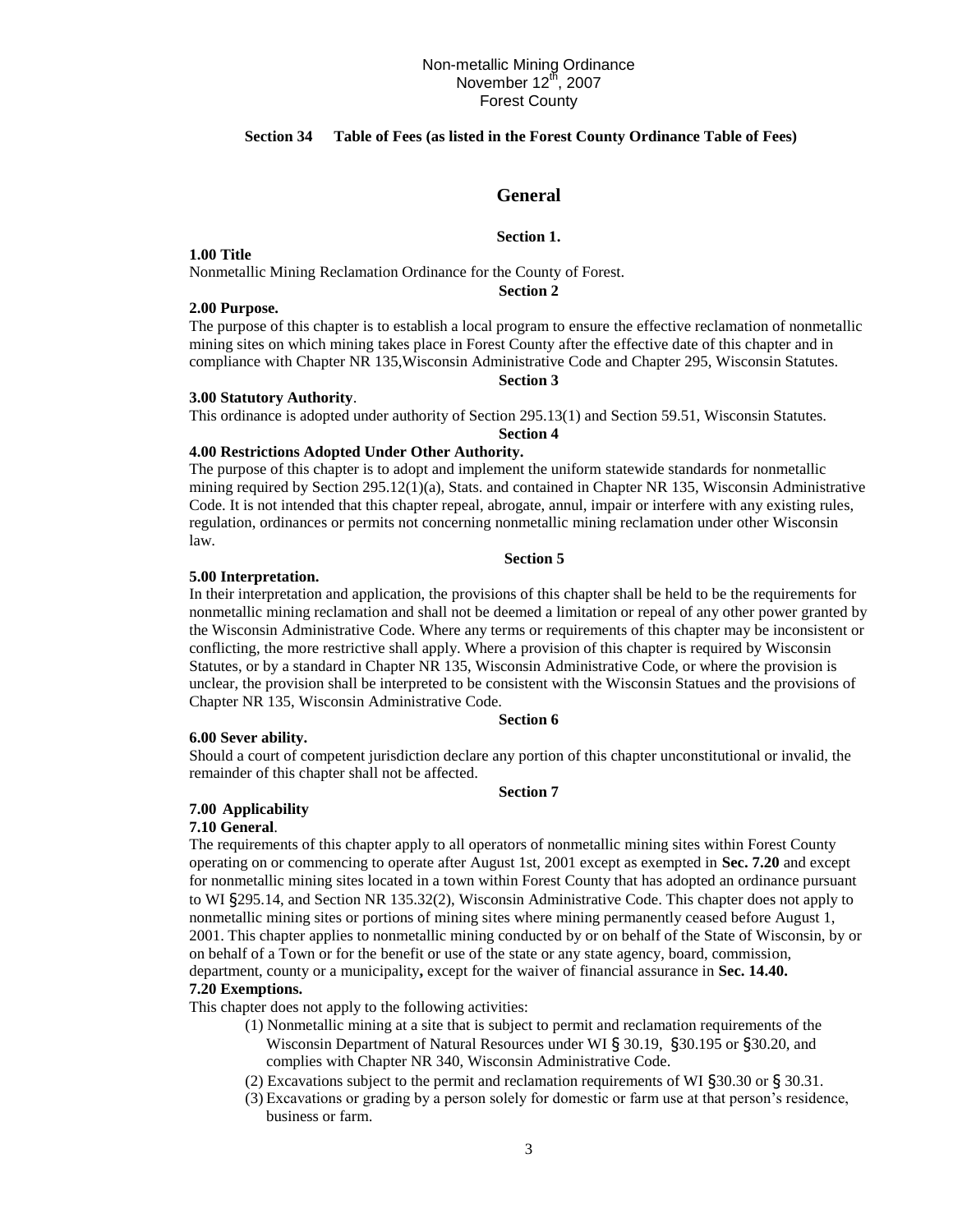- (4) Excavations or grading conducted for the construction, reconstruction, maintenance or repair of a highway, railroad, airport facility, *or* any transportation facility where the excavation or grading is entirely within the property boundaries of that facility.
- (5) Is subject to the requirements of the Wisconsin Department of Transportation concerning the restoration of the nonmetallic mining site.
- (6) Grading conducted for preparing a construction site or restoring land following a flood or natural disaster.
- (7) Excavations for building construction purposes conducted on the building site that includes the one time sale of excavated material.
- (8) Nonmetallic mining at sites where less than one acre of total affected acreage occurs over the life of the mine.
- (9) Any mining operation, the reclamation of which is required in a permit obtained under chapter 293, Wisconsin Statutes.
- (10) Any activities required to prepare, operate or close a solid waste disposal facility under Chapter
	- 291, Wisconsin Statutes that are conducted on the property where the facility is located. (A) Off-site activities to obtain nonmetallic minerals for lining, capping, covering or
		- constructing berms, dikes or roads are subject to this nonmetallic mining ordinance and the standards established in this chapter.
- (11)For the remediation of environmental contamination within Forest County and the disposal of spoils from this activity.
- (12) Activities required too amass deposits of composted animal wastes to use as topsoil.

# **Section 8.**

# **8.00 Administration.**

The provisions of this chapter shall be administered, under the direction of the Forest County Land and Water Conservation Committee, by the Forest County Conservationist whose office is located at 200 East Madison Street, Crandon, Wisconsin 54520.

### **Section 9.**

# **9.00 Effective Date.**

The provisions of this chapter shall take effect on June 1, 2001.

### **Section 10**

**10.00 Definitions.** In this chapter:

- (1) "**Alternative requirement**" means an alternative to the reclamation standards of this chapter provided through a written authorization granted by Forest County pursuant to **Sec. 13.60**
- (2) "**Applicable reclamation ordinance**" means a nonmetallic mining reclamation ordinance, including this chapter, that applies to a particular nonmetallic mining site and complies with the requirements of this Chapter NR 135, Wisconsin Administrative Code and subchapter 1of Chapter 295, WI Statutes.
- (3) "**Borrow site**" means an area outside of a transportation project site from which stone, soil, sand or gravel is excavated for use at the project site but is not a commercial site.
- (4) "**Contemporaneous reclamation**" means the progressive reclamation of portions of the nonmetallic mining site affected by mining operations that are performed in advance of final site reclamation. This may or may not be final reclamation, as it is performed to minimize the area exposed to erosion at any one time.
- (5) "**Department**" means the Wisconsin Department of Natural Resources.
- (6) "**Environmental Pollution**" has the meaning in §295.11(2),Stats.
- (7) "**Financial assurance**" means a commitment of funds by an operator to the County that satisfies the requirements in **Sec.14** and is sufficient to pay for reclamation activities required by this section.
- (8) "**Landowner**" means the person who has title to land in fee simple or who holds a land contract for the land. A landowner is not a person who owns nonmetallic mineral rights to land if a different person possesses title to that land in fee simple or holds a land contract.
- (9) "**Licensed Professional geologist"** means a person who is registered as a professional geologist pursuant to the requirements of WI §470.
- (10) **"Licensed Professional Hydrologist"** means a person who is licensed as a professional hydrologist pursuant to ch. 470, Stats.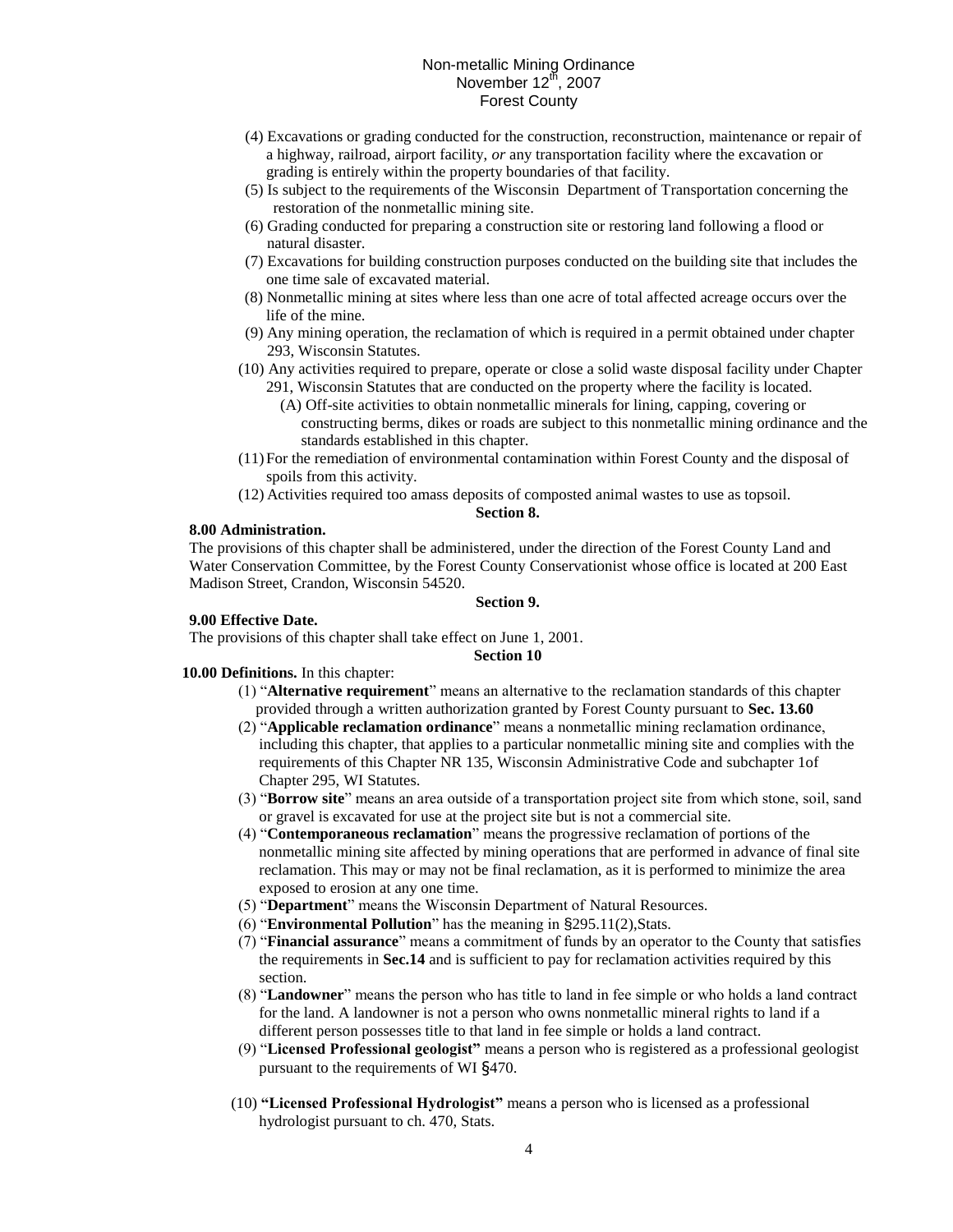- (11) "**Forest County**" or "**County**" means the Forest County Land & Water Conservation Office.
- (12)"**Highwall**" means a vertical or nearly vertical face in solid rock or a slope of consolidated or unconsolidated material that is steeper than 3:1.
- (13) "**Municipality**" means any city, town or village.
- (14) "**Nonmetallic mineral**" means a product, commodity or a material consisting principally of naturally occurring organic or inorganic, nonmetallic, renewable or nonrenewable material. Nonmetallic minerals include, but are not limited to stone, sand, gravel, asbestoses, beryl, diamond, clay, coal, feldspar, peat, talc and topsoil.
- (15) "**Nonmetallic Mining**" or "**Mining**" means all of the following:
	- (A) Operations or activities at a nonmetallic mining site for the extraction of aggregates or nonmetallic minerals for sale or use. Nonmetallic mining includes use of equipment or techniques to remove materials from the in-place mineral deposit, including drilling, blasting, excavation, grading and dredging. Nonmetallic mining does not include removal from the earth of products or commodities that contain only minor or incidental amounts of nonmetallic minerals, such as commercial sod, agricultural crops, ornamental or garden plants, forest products, Christmas trees or plant nursery stock.
	- (B) Processes carried out at a nonmetallic mining site that is related to the preparation or processing of the aggregates or nonmetallic minerals obtained from the site. These processes include but are not limited to, stockpiling of material blending, blasting, grading, crushing, screening, scalping and dewatering.
- (16) "**Nonmetallic mining reclamation**" or "**reclamation**" means the rehabilitation of a mining site to achieve a land use specified in the reclamation plan approved under this chapter, including removal or reuse of mining refuse, grading of the site, replacement of topsoil, stabilization of soil conditions, re-establishment of vegetative cover, control of surface water and groundwater, prevention of environmental pollution and if practicable, the restoration of plant, fish and wildlife habitat.
- (17) "**Nonmetallic mining refuse**" or "**refuse**" means waste soil, rock and mineral, as well as other natural site material resulting from nonmetallic mining. Refuse does not include marketable byproducts resulting directly from or displaced by the excavation and are scheduled to be removed from the site within a reasonable period of time after extraction.
- (18) "**Nonmetallic mining site**" or "**site**" means all contiguous areas of present or proposed mining subject to the qualifications in par. (b)
	- (A). Nonmetallic mining sites means the following:
		- 1. The location where nonmetallic mining is proposed or conducted.
		- 2. Storage and processing areas that are contiguous to areas excavated for nonmetallic mining.
		- 3. Areas where nonmetallic mining refuse is deposited.
		- 4. Areas affected by activities such as the construction or improvement of private roads or haulage ways for nonmetallic mining.
		- 5. Areas where grading or re-grading is necessary.
		- 6. Areas where nonmetallic mining reclamation activities are carried out or structures needed for nonmetallic mining reclamation, such as topsoil stockpile areas, re-vegetation test plots, or channels for surface water diversion, are located.
	- (B). "Nonmetallic mine site" does not include any of the following areas:
		- 1. Those portions of sites listed in par. (a) not used for nonmetallic mining or purposes related to nonmetallic mining after August  $1<sup>st</sup>$ , 2001.
		- 2. Separate, previously mined areas that are not used for nonmetallic mineral extraction after 8 months following December 1, 2000 and are not contiguous to mine sites, including separate areas that are connected to active mine sites by public or private roads.
- (19) "**Operator**" means any person who is engaged in, or who has applied for a permit to engage in nonmetallic mining, individually, jointly or through subsidiaries, agents, employees, contractors or subcontractors.
- (20) **"Person"** means an individual, owner, operator, corporation, limited liability company, partnership, association, county, municipality, interstate agency, state agency or federal agency.
- (21) "**Registered professional engineer**" means a person who is registered as a professional engineer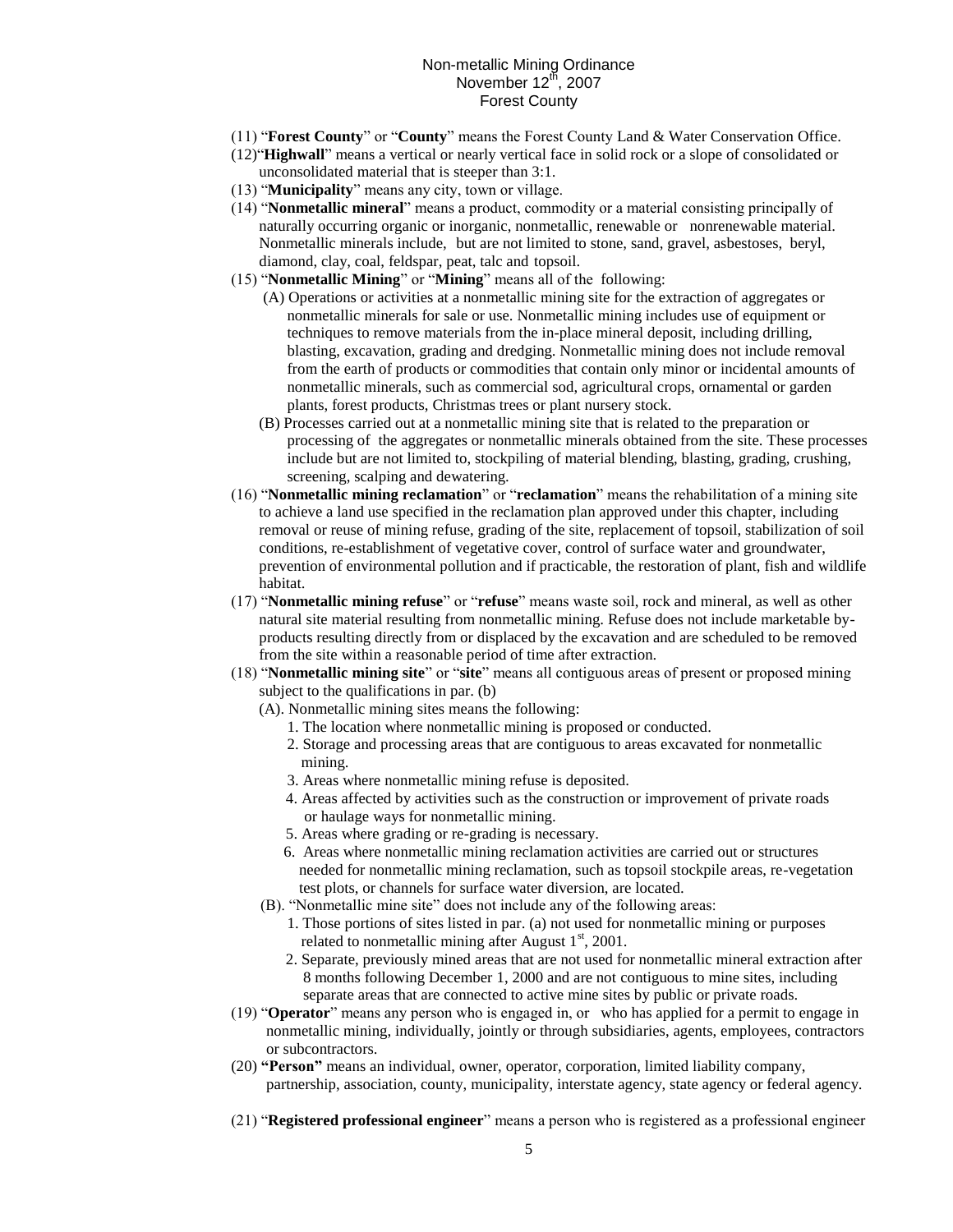## pursuant to WI §443.*04*

- (21) "**Regulatory authority**" means the following:
	- (A) Forest County for nonmetallic mine sites located within it's jurisdiction, or;
	- (B) A municipality in which the nonmetallic mining site is located and which has adopted an applicable reclamation ordinance under **295.14, Stats.**
	- (C) The department, in cases where a county reclamation ordinance is no longer in effect and only where there is no applicable reclamation ordinance enacted by the municipality. In which the site is located.
- (22) "**Replacement of topsoil**" means the replacement or redistribution of topsoil or substitute material to all areas where topsoil was removed by excavation to promote the stabilization of soil conditions needed to achieve vegetative cover, approved post-mining land use and required reclamation plan approval.
- (23) "**Solid waste**" means any garbage, refuse, sludge from a waste treatment plant, water supply treatment plant or air pollution control facility and other discarded or salvageable materials. This includes solid, liquid, semisolid or contained gaseous materials resulting from industrial, commercial, mining and agricultural operations, or from community activities. It does not include solids or dissolved material in domestic sewage or solid or dissolved materials in irrigation return flows or industrial discharges which are point source pollutants subject to permits under WI § 283, Nor does it include source material, special nuclear material or by-product material, as defined in WI §254.31(1).
- (24) "**Topsoil**" means the surface layer of soil which is generally more fertile than the underlying soil layers which is the natural medium for plant growth, soil stability and other attributes necessary to meet the success standards approved in the reclamation plan.
- (25) "**Topsoil substitute material**" means soil or other unconsolidated material used alone or mixed with other organic materials that can provide the plant growth, site stability and other attributes necessary to meet the success standards approved in the reclamation plan.
- (26) "**Un-reclaimed acre**" Areas not reclaimed on an interim or complete basis or not excavated after August 1st, 2001. **Un-reclaimed acres do not include:**
	- (A) Areas where reclamation has been completed and certified.
	- (B) Areas reclaimed on an interim basis.
	- (C) Areas previously mined but not after August  $1<sup>st</sup>$ , 2001.
	- (D) Areas included in the project but as yet un-mined.

(E) Areas excavated before August  $1<sup>st</sup>$ , 2001 and now used for related activities, including stockpiles of materials, provided the stockpiles are associated with on-site industrial processes, used for an industrial process or activity unrelated to nonmetallic mining such as an asphalt plant, concrete batch plant, block and tile operation or other industry that uses products produced from nonmetallic mining.

### **Section 11**

### **11.00 Standards.**

All nonmetallic mining sites subject to this chapter shall be reclaimed in conformance with the standards contained below:

# (1) **General Standards**

- (A) **Refuse and other solid wastes**. Nonmetallic mining refuse shall be reused in accordance with a reclamation plan. There shall be no other solid, contaminated or hazardous wastes disposed of in the areas regulated under this chapter except those generated within Forest County and disposed of in accordance with applicable rules of the Wisconsin Department of Natural Resources adopted under WI §289and 291.
- (B) **Area disturbed and contemporaneous reclamation**. Nonmetallic mining reclamation shall be conducted to minimize the area disturbed by excavation and to provide for reclamation of portions of the site while mining continues on other portions of the site.
- (C) **Public health, safety and welfare**. All nonmetallic mining sites shall be reclaimed in a manner so as to comply with Federal, State, and Local regulations governing public health, safety and welfare.
- (D) **Habitat restoration**. When the land use required by the reclamation plan approved under this chapter requires plant, fish or wildlife habitat, it shall be restored, to the extent practicable, to a condition at least as suitable as to what existed before the lands were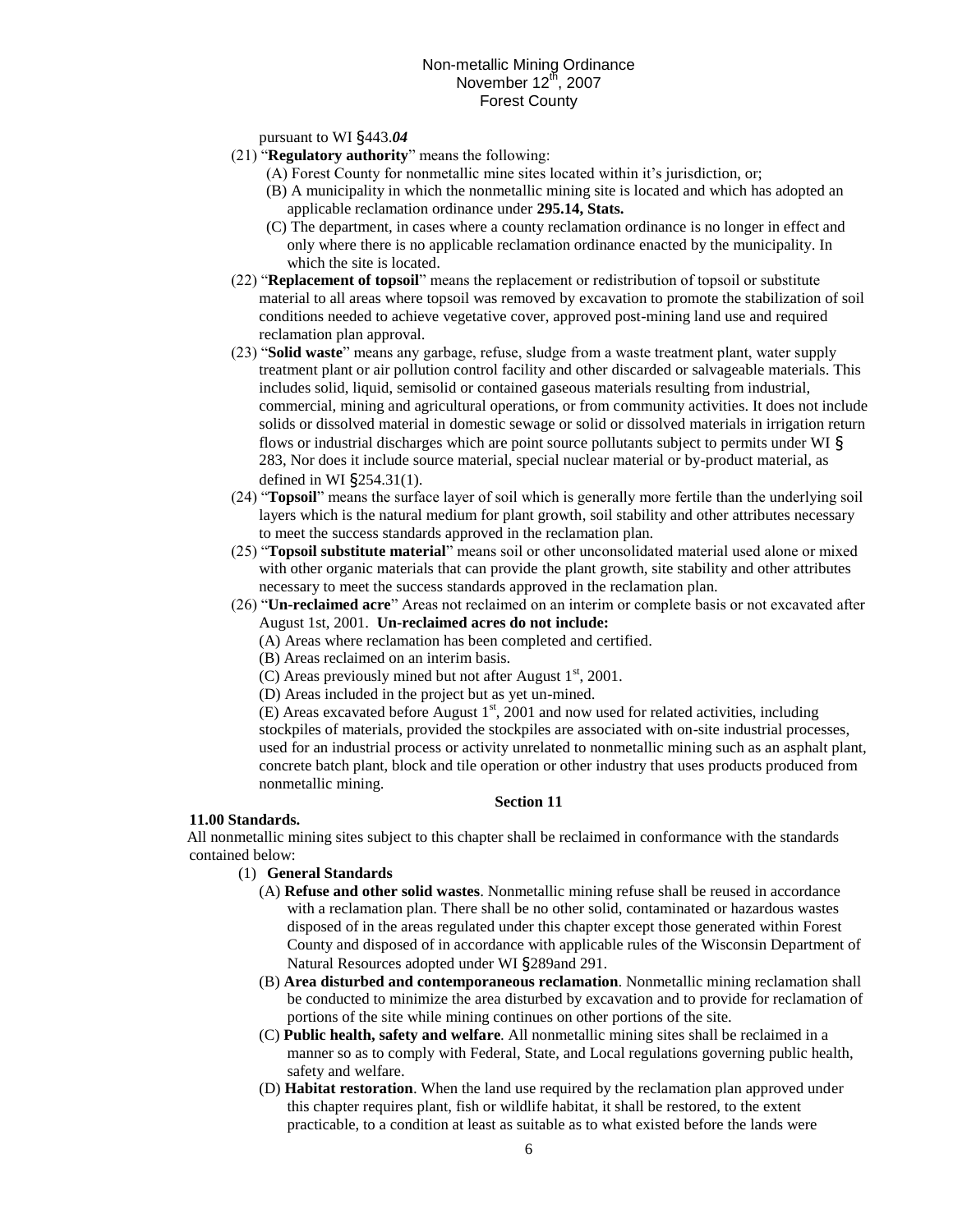affected by nonmetallic mining operations or as agree to in the reclamation plan.

- (E) **Compliance with environmental regulations**. Reclamation of nonmetallic mining sites shall comply with any other applicable federal, state and local laws including those related to environmental protection, zoning and land use control.
- (2**) Surface water and wetlands protection**. Reclamation shall be conducted and completed in a manner that assures compliance with the Wisconsin Department of Natural Resources' water quality standards contained in Chapters NR 102 and NR 105, Wisconsin Administrative Code. Before disturbing the surface of a site and removing topsoil, all necessary measures for diversion and drainage of runoff from the site to prevent pollution shall be installed in accordance with the reclamation plans. Diverted or channelized runoff may not adversely affect neighboring properties.

# (3**) Groundwater protection**

- (A) **Groundwater quantity**. A nonmetallic mining site shall be reclaimed in a manner that does not cause a permanent lowering of the water table.
- (B) **Groundwater quality**. Nonmetallic mining reclamation shall be conducted in a manner which does not cause groundwater quality standards in Chapter NR 140, Wisconsin Administrative Code to be exceeded at a point of standards application.
- (4) **Topsoil management.**
	- (A) **Removal**. Topsoil and topsoil substitute material shall be provided as specified in the reclamation plan in order to achieve reclamation to the approved post-mining land use. Removal of on-site topsoil and topsoil substitute material removal when specified in the reclamation plan, shall be performed prior to any mining activity associated with any specific phase of the mining operation.
	- (B)**Volume**. The operator shall obtain the volume of soil required to perform final reclamation by removal of on-site topsoil or by obtaining topsoil substitute material as needed to make up the volume as specified in the reclamation plan. Topsoil shall be removed to the depth indicated in the reclamation plan or as determined in the field by a soil scientist, project engineer or other qualified professional.
	- (C)**Storage.** Once removed, topsoil shall, either be used in contemporaneous reclamation or stored in environmentally acceptable manner. The location of stockpiled material shall be chosen to protect the material from erosion or further disturbance.

# (5) **Final grading of slopes**

- (A) All areas affected by mining shall be addressed in the approved reclamation plan, pursuant to s. 13 to provide that a stable and safe condition consistent with the post-mining land use is achieved. The reclamation plan may designate highwalls or other unmined and undisturbed natural solid bedrock as stable and safe and not in need of reclamation or designate other areas affected by mining including slopes comprised of unconsolidated materials that exceed a 3:1 slope, whether or not graded, as stable and safe. For slopes designated as stable under this subsection, the regulatory authority may require that either:
	- 1. A site-specific engineering analysis shall be performed by a registered professional engineer to demonstrate that an acceptable slope stability factor is attainable at a steeper slope,
	- 2. Or the operator perform a field test plot demonstration to demonstrate that a stable and safe condition will be achieved and that the post-mining land use specified in the reclamation plan will not be adversely affected.
- (B) Final reclaimed slopes covered by topsoil or topsoil substitute material may not be steeper than a 3:1 horizontal to vertical incline, unless found acceptable through one or more of the following:
	- 1. Alternative requirements are approved under Sect 13.60
	- 2. Steeper slopes are shown to be stable through a field plot demonstration approved as part of an approved reclamation plan
	- 3. Stable slopes can be demonstrated based on site-specific engineering analysis performed by a registered professional engineer.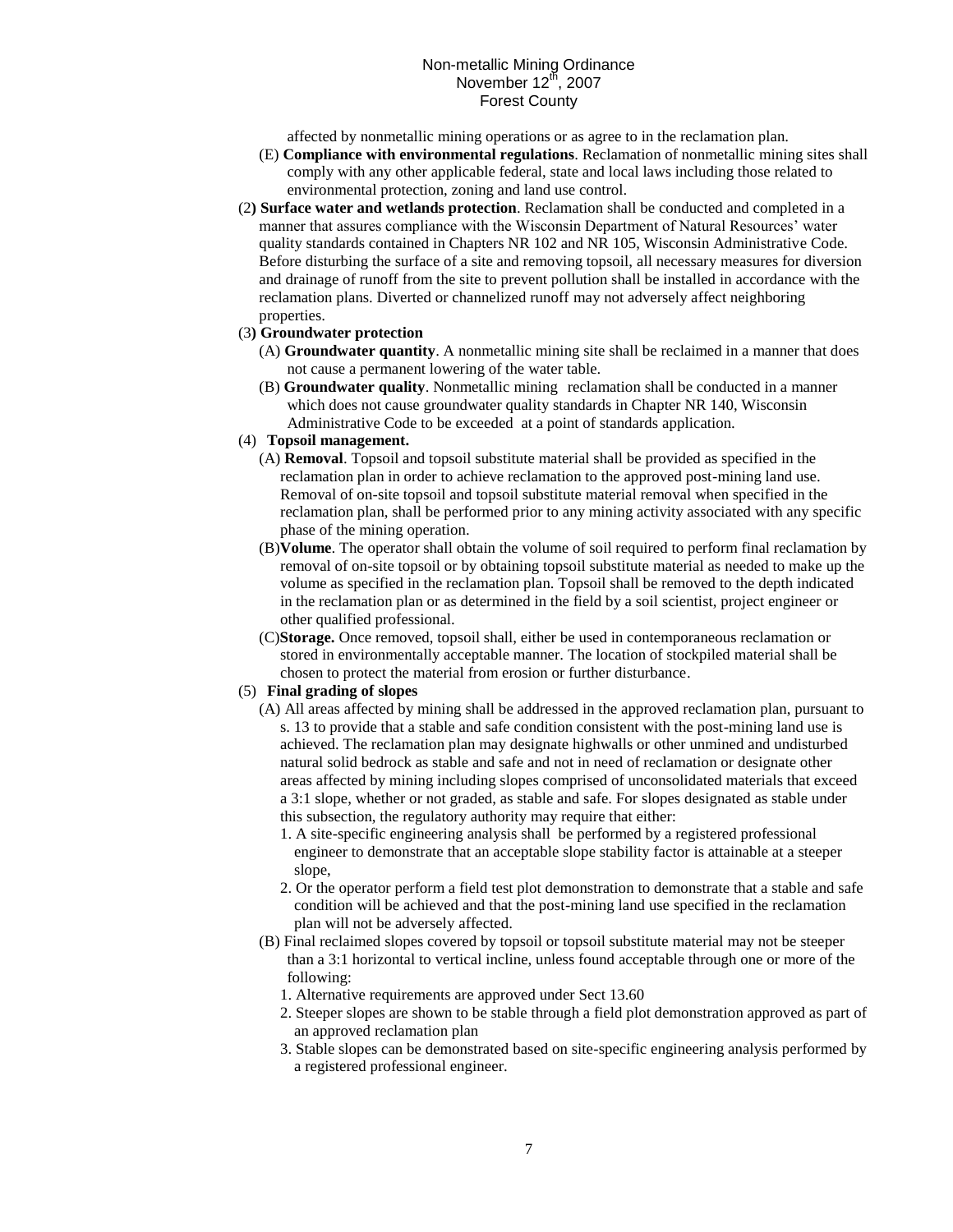- (C) When the slope occurs at the edge of a body of water, this slope shall extend vertically six feet below the lowest seasonal water level. A slope no steeper than 3:1 shall be created to allow for a safe exit at designated location or locations depending on the size of the water body.
- (D) All areas in the site where topsoil or substitute material is to be reapplied shall be graded or prepared prior to redistribution to provide adherence between the topsoil and the underlying material.

### (6) **Topsoil redistribution for reclamation**.

Topsoil or substitute material shall be redistributed in a manner which minimizes compaction and prevents erosion. Topsoil or substitute material shall be uniformly redistributed except where uniform redistribution is impractical. Redistribution may not be performed during or immediately after a precipitation event until the soils have sufficiently dried.

(7) **Re-vegetation and site stabilization.** Except for permanent roads or other surfaces identified in the reclamation plan, all surfaces affected shall be reclaimed and stabilized by re-vegetation or other means. Re-vegetation and site stabilization shall be in accordance with the approved reclamation plan and shall be performed as soon as practicable after activity has permanently ceased in any part of the site.

# (8) **Assessing completion of successful reclamation**.

- (A) The criteria for assessing when reclamation is complete and when the financial assurance may be released shall be specified in the reclamation plan approved pursuant to this chapter. Criteria to evaluate reclamation success shall be quantifiable.
- (B) Compliance with the re-vegetation success standards in the approved reclamation plan shall be determined by:
	- 1. On site inspections by the Forest County Conservationist *or* an approved agent.
	- 2. Reports presenting results obtained during reclamation evaluations including summarized data on re-vegetation, photo-documentation or other evidence that the criteria approved in the reclamation plan to ascertain success have been met
	- 3. A combination of inspections and reports.
- (C) In cases where the post mining land use specified in the reclamation plan requires a return of the site to a pre-mining condition, the operator shall obtain baseline data on the existing plant community for use in the evaluation of reclamation success.
- (D) Re-vegetation success may be determined by:
	- 1. Comparison to an appropriate reference area;
		- 2. Comparison to baseline data acquired at the site
			- prior to its being affected by mining or:
	- 3. Comparison to an approved alternative technical standard.
- (E) Re-vegetation using plants indigenous to the area are favored.
- (9) **Intermittent mining.** Intermittent mining may be conducted provided that this possibility is addressed in the operator's reclamation permit, no environmental pollution or erosion of sediments is occurring and financial assurance for reclamation under **Sec.14** is maintained covering all un-reclaimed portions of the site.
- (10) **Maintenance.** In the interim period, after the operator has stated that reclamation is complete but prior to release of financial assurance, the operator shall perform any maintenance necessary to prevent erosion, sedimentation or environmental pollution, comply with the standards of this subchapter, or to meet the goals specified in the reclamation plan approved pursuant to this chapter.

# **Section 12**

### **12.00 Nonmetallic mining reclamation permit application.**

No person may engage in nonmetallic mining reclamation without possessing a nonmetallic mining reclamation permit issued pursuant to the applicable reclamation ordinance unless the activity is specifically exempted in subs. 7.10,7.20 or are;

- (1) those portions of nonmetallic sites not used for nonmetallic mining or purposes related to nonmetallic mining after August  $1<sup>st</sup>$ , 2001.
- (2) separate, previously mined areas that are not used for nonmetallic mineral extraction after August  $1<sup>st</sup>$ , 2001 and are not contiguous to mine sites, including separate areas that are connected to active mine sites by public or private roads.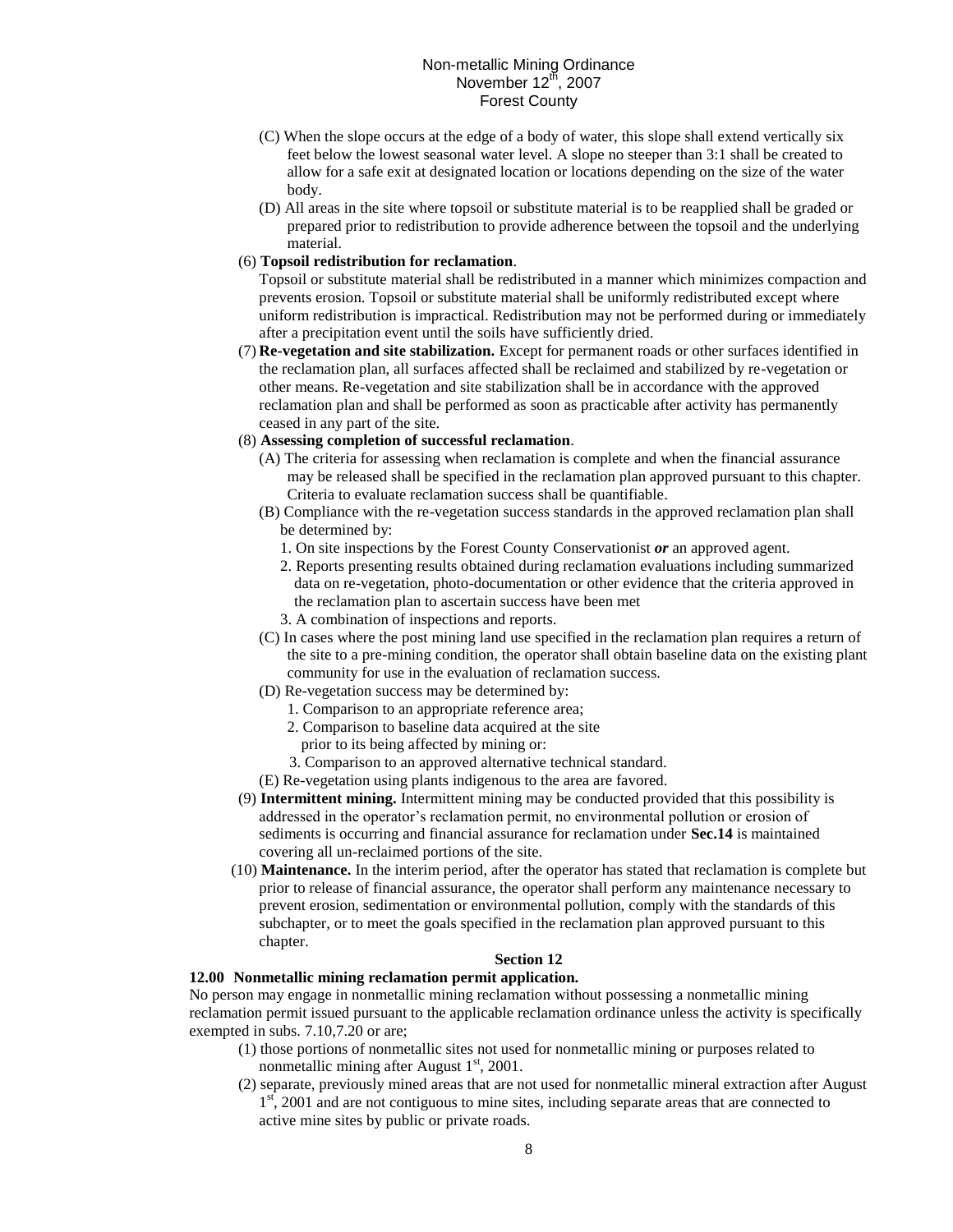(3) areas previously mined but used after August  $1<sup>st</sup>$ , 2001 for a non-mining activity, such as

# stockpiles of materials used for an industrial process unrelated to nonmetallic mining. **12.10 Required submittal.**

All operators of nonmetallic mining sites that operate on or after August 1st, 2001 shall apply for a reclamation permit from The Forest County Land and Water Conservation Office. All applications for reclamation permits under this section shall be accompanied by the following information:

- (1) A brief description of the general location and nature of the nonmetallic mine.
- (2) A legal description of the property on which the site is located or proposed, including the parcel identification number.
- (3) The names, addresses and telephone numbers of all persons or organizations that are owners of the property on which the site is located.
- (4) The name, address and telephone number of all persons or organizations who are lessors *or*  operators of the property on which the site is located.
- (5) A certification by the operator of their intent to comply with the statewide reclamation standards established by **NR 135 subchapter II.**

**12.20 Reclamation Permit Application Contents**. The operator of any nonmetallic mine site shall submit an application that meets the requirements specified below to the Forest County Conservationist at 200 East Madison Street, Crandon, Wisconsin 54520 prior to beginning operations.

- (1) The information required by sub. 12.10
- (2) The plan review and annual fees required by Secs 26 and 27.
- (3) A reclamation plan conforming to sec. 13.
- (4) A certification that the operator will provide, as a condition of the reclamation permit, provide financial assurance as required by sec. 14 upon granting of the reclamation permit and before mining begins.
- (5) To avoid duplication, the permit application and submittals required under this subsection may, by reference, incorporate existing plans or materials that meet the requirements of this chapter. **Section 13**

# **13.00 Reclamation Plans.**

# **13.10 Reclamation plan required**.

All operators of nonmetallic mining sites subject to this chapter shall prepare and submit a reclamation plan to Forest County that meets the following requirements and complies with the reclamation standards of NR 135 Subchapter II.

(1) Site information.

The reclamation plan shall include information sufficient to describe the existing natural and physical conditions of the site, including, but not limited to:

(A) Location and property boundaries.

- (B) The area, extent, geologic composition and depth of the deposit.
- (C) The distribution, thickness and type of topsoil.
- (D) The approximate elevation of groundwater as determined by existing hydro geologic information. Where the existing hydro geologic information is insufficient for purposes of the reclamation plan, the applicant may supplement the information with the opinion of a licensed professional geologist or hydrologist.
- (E) Existing topography on contour maps of the site at intervals as indicated on the map legend.
- (F) Location of manmade features on or near the site.
- (G) Information on biological resources, plant communities and wildlife use at and adjacent to the site.
- (H) For existing mines, a plan view drawing showing the location and extent of land previously affected by excavation, including the location of stockpiles, wash ponds and sediment basins.
- (I) The location of topsoil or substitute material using county soil surveys or other available information, including that obtained from a soil scientist or the University of Wisconsin soil science extension agent or other available information resources.

# (3) **Post mining land use.**

(A) The reclamation plan shall specify a proposed post mining land use for the nonmetallic mine site. Unless a change to land use or zoning is proposed, the post mining land use shall be consistent with local land use and zoning at the time of submittal unless a change to the land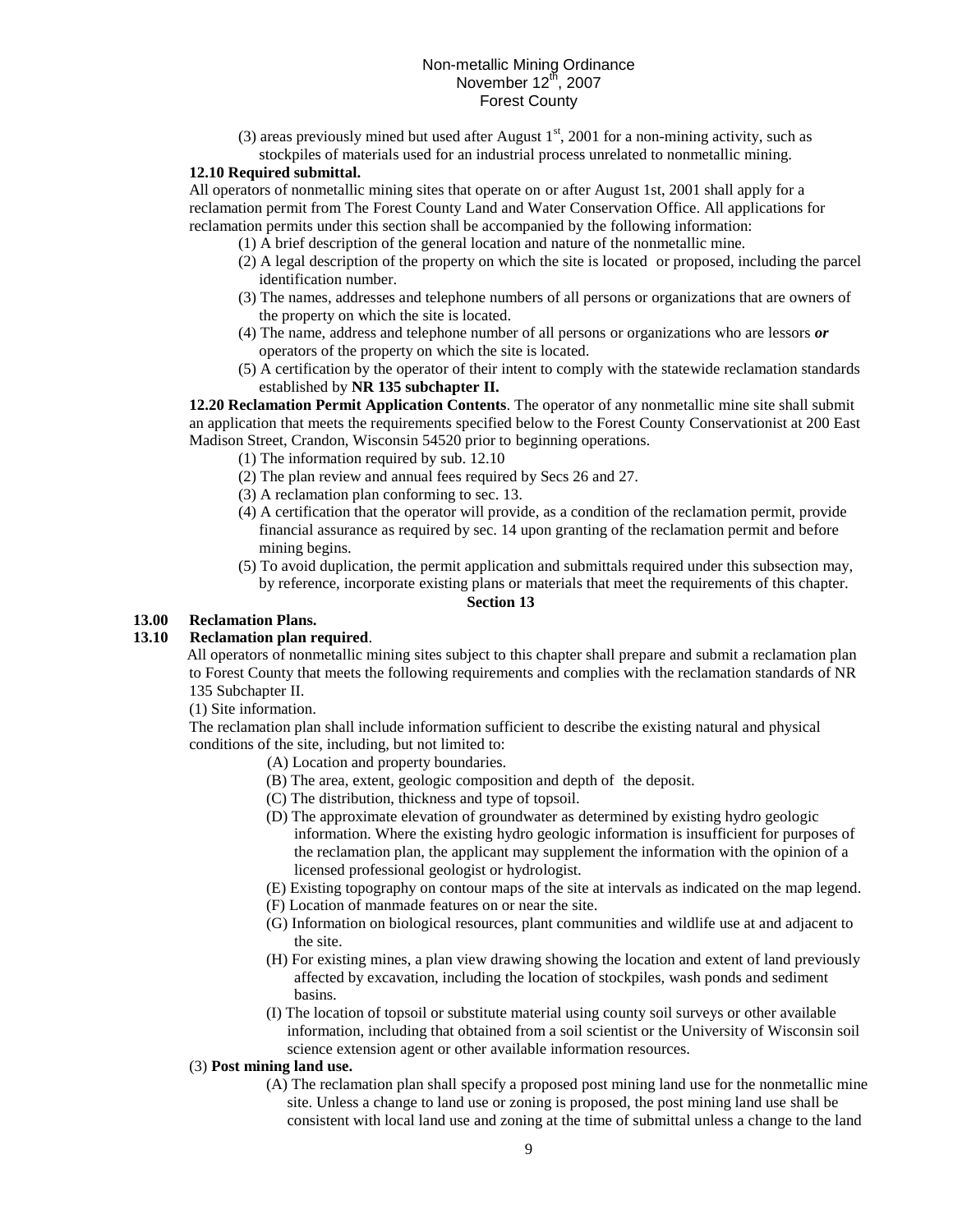use plan or zoning is proposed. The proposed land use shall be consistent with all-applicable local, state, or federal laws in effect at the time the plan is submitted.

- (B) Final slopes, drainage patterns, site hydrology, seed mixes and the degree of removal of mining related structures, drainage structures and sediment control structures will be by the approved post mining land use.
- (C) Land used for nonmetallic mineral extraction in areas zoned under an exclusive agricultural use ordinance pursuant to **WI. § 91.01(1) & § 91.75 (9)**, shall be restored to agricultural use.

### (4) **Reclamation Measures**

The reclamation plan shall contain criteria for assuring successful reclamation in accordance with **Sec. 11(8)**.

- (A) A description of the proposed earthwork and reclamation, including final slope angles, high wall reduction, benching, terracing and other slope stabilization measures and if necessary, a site-specific engineering analysis performed by a registered professional engineer in subs. 11.5 (a) or (b).
- (B) The methods of topsoil or substitute material removal, storage, stabilization and conservation that will be used during reclamation.
- (C) A plan which shows anticipated topography of the reclaimed site and any water impoundments or artificial lakes needed to support the future land use of the site.
- (D) A plan or map which shows surface structures, roads and related facilities after the cessation of mining.
- (E) The estimated cost of reclamation for each stage of the project or the entire site if reclamation staging is not planned.
- (F) A description of any areas that will be reclaimed on an interim basis sufficient to qualify for the waiver of fees under **Sec 26.10(4).** If the Forest County decides to release financial assurance on areas of interim reclamation, the descriptions shall include:
	- 1. Identification of the proposed area
	- 2. Methods of proposed interim reclamation
	- 3. Timing of interim and final restoration.
- (G) A re-vegetation plan shall include timing, rate and methods of seedbed preparation, soil amendments, seed application, mulching, netting and any other techniques needed to accomplish soil and slope stabilization.
- (H) Acceptable standards for re-vegetation adequate to show that a sustainable growth of vegetation will be established which will support the approved post mining land use. Standards for re-vegetation may be based on the percent of vegetative cover, productivity, plant density, diversity or other applicable measures.
- (I) A plan, and if necessary, a narrative showing erosion control measures to be employed during reclamation activities. These shall address how activities will be conducted to minimize erosion and pollution of surface and groundwater.
- (J) A description of how the reclamation plan addresses the long-term safety of the reclaimed mining site. The description shall include a discussion of site-specific safety measures to be implemented at the site and include measures that address public safety with regard to adjacent land uses.

# (6) **Certification of reclamation plan.**

- (A) The operator shall provide a signed reclamation plan to the County. The landowner or lessee, if different from the operator, shall also sign the approved plan.
- (B) The operator shall provide evidence that either the landowner or lessee have been provided with a copy of the reclamation plan if the mine operator has submitted a reclamation plan for an existing mine in accordance with **Sec. 12.10.** If the operator does not own the land the landowner or lessee, if different from the operator, or owner, shall also provide signed certification that they concur with the reclamation plan and will allow its implementation.

# (7) **Approval**.

 The operator shall keep a copy of the reclamation plan required by this section, after approval by the Forest County at the mine site or at the operator's nearest office or place of business.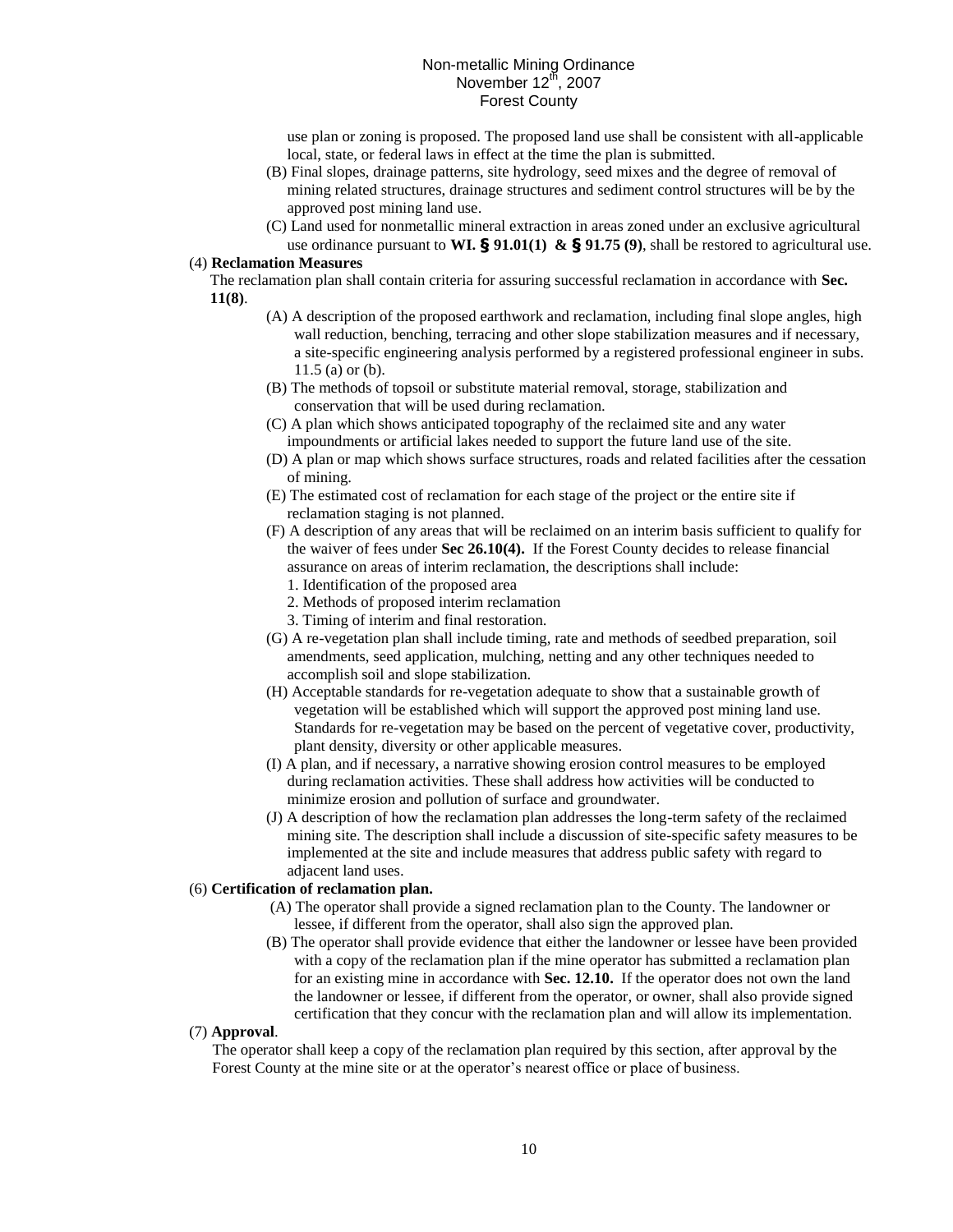# **13.40 Existing plans and approvals.**

To avoid duplication of effort, the reclamation plan required by this section*,* by reference, incorporate existing plans or materials that meet the requirements of this chapter. Previous approvals for nonmetallic mining sites in operation on August 1st, 2001 shall satisfy the requirements of **Sec. 13.10** if they meet the following conditions:

(1) The document has been approved by the County; and

(2) Forest County Land and Water Conservation Office finds that the document designates a post mining land use and describes measures that meet the reclamation standards of this chapter.

# **13.50 Approval of reclamation plan.**

Forest County shall approve, conditionally approve or deny the reclamation plan submitted under this section in writing and in accordance with **Sec. 16 and Sec. 17** of this document.

# **13.60 Alternative requirements.**

An operator of a nonmetallic mining site may request an alternative requirement to the reclamation standard established in **Sec. 11.00** if the operator demonstrates, and Forest County finds that all of the following criteria are met.

- (1) The site, surrounding property, excavation plan or reclamation plan has a unique characteristic that indicates alternative requirements may be necessary.
- (2) Unnecessary hardship will result unless the alternative plan is approved.
- (3) Reclamation will achieve the post-mining land use and site stability in an environmentally responsible manner that will not cause pollution or threaten public health, safety or welfare.

# **13.70 Notice of Alternative requirement to the Department of Natural Resources.**

Notice shall be given the Department at least ten days before any alternative requirement hearing.

(1) A copy of any written decision on alternative requirements shall be submitted within 10 days of issuance. **Section 14**

### **14.00 Financial assurance**

# **14.10 Financial Assurance requirements**.

All operators of nonmetallic mining sites in Forest County shall submit a proof of financial assurance that meets the following requirements:

(1) **Notification** 

Forest County shall provide written notification to the operator of the amount of financial assurance required under paragraph (3).

# (2) **Filing**

Following approval of the nonmetallic mining reclamation permit, and as a condition of the permit, the operator shall file a financial assurance with Forest County. The financial assurance shall guarantee the operator faithfully performs all requirements in this chapter, the reclamation ordinance and the reclamation plan. Financial assurance shall be payable exclusively to Forest County if it currently has primary regulatory responsibility.

# (3) **Amount and Duration of Financial Assurance**.

The amount of financial assurance shall reflect the cost to Forest County to hire a contractor to complete final reclamation. The amount shall be reviewed periodically by Forest County to assure it equals outstanding reclamation costs. Forest County may accept a lesser initial amount of financial assurance provided that the permitted initiates a process to continuously increase the amount of financial assurance until it is adequate to affect reclamation. An escrow account may be established that is based on gross sales and serves to provide regular payments to an account that is designed to grow to the amount necessary to guarantee performance of reclamation. The period of financial assurance may extend beyond the permit if required to accomplish successful reclamation.

(4) **Adjustment of Financial Assurance.** Financial assurance may be adjusted when required based upon prevailing or projected interest or inflation rates or latest cost estimates for reclamation.

# (5) **Form and Management**

Financial Assurance shall be provided by the operator and shall be by bond or an alternate financial assurance that may include, but not be limited to cash, certificates of deposit, irrevocable letters of credit, irrevocable trusts, established escrow accounts, demonstration of financial responsibility by meeting net worth requirements, government securities, or a signature bond. Signature bonds are only available to owner operators that work nonmetallic pits of two (2) acres or less total through the reporting year.

(A) At the discretion of Forest County a combination of financial assurance methods may be acceptable including a lien on the property that the nonmetallic mining site occurs.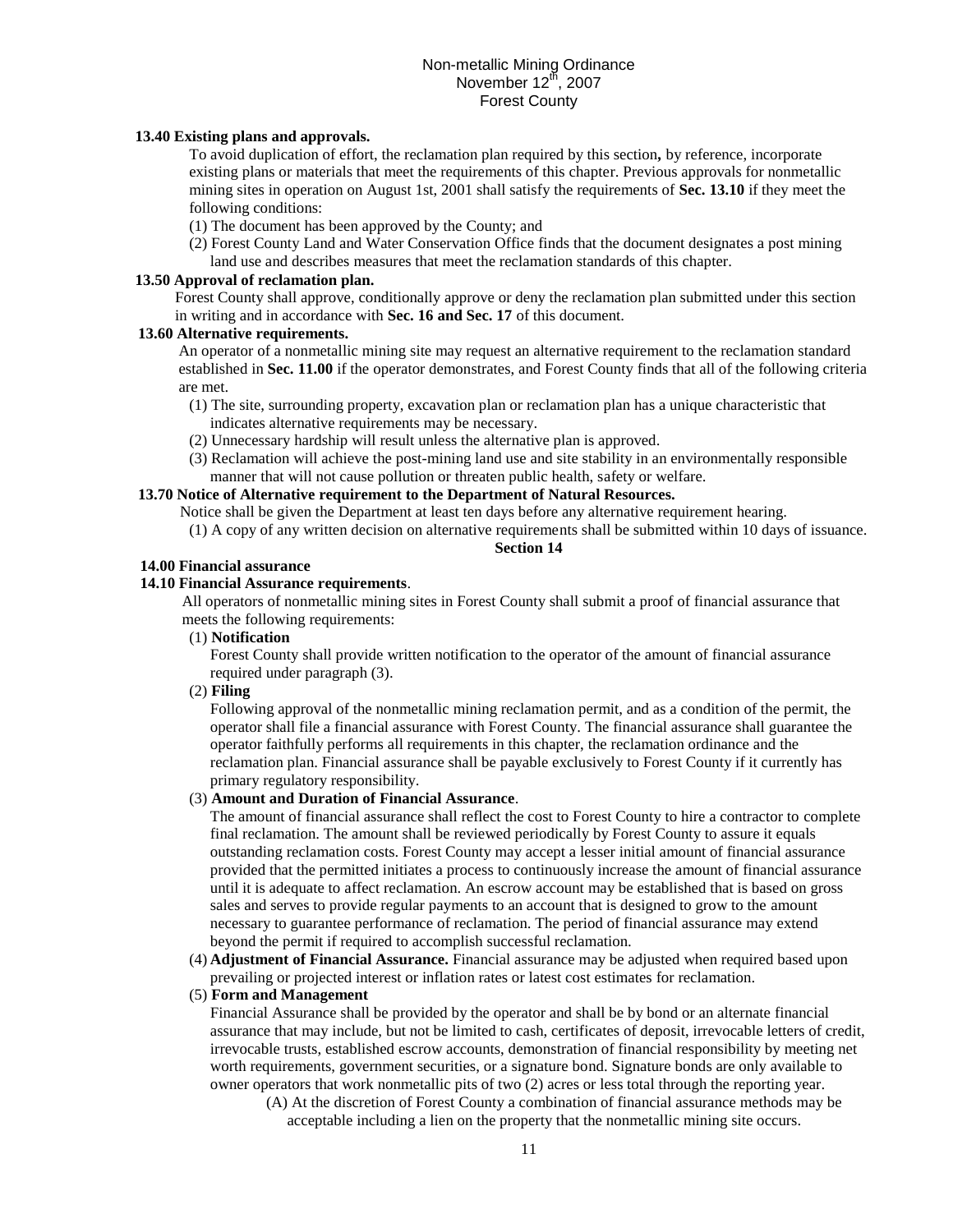- (B) The operator of a site may change from one method of financial assurance to another not more than once per year and only after written approval by Forest County.
- (C) Financial assurance shall be provided that it will not be canceled by the holder or issuer.

# (6) **Certification of Completion and Release**

- (A) The operator shall notify Forest County by filing a notice of completion when the operator determine*s* that reclamation of any portion or the entire site is complete.
- (B) Forest County or its agent shall inspect the reclaimed portion to determine if reclamation has been carried out in accordance with the approved plan.
- (C) After inspection, a certificate of completion shall be issued to the operator and the release of appropriate financial assurance shall be included.
- (D) Forest County may make a determination under this subsection that:
	- 1. Reclamation is not yet complete
	- 2. Due to weather conditions it is not possible to complete the determination process.
	- 3. Reclamation is complete in some portions
	- 4. Reclamations if fully complete
	- 5. Forfeiture: financial assurance shall be forfeited if any of the following occur;
		- (a) A permit is revoked under **Sec. 23** and the appeal process has been completed.
		- (b) An operator ceases mining operations and fails to reclaim the site in accordance with the reclamation plan.

### (7) **Bankruptcy Notification**.

The operator of a nonmetallic site shall notify the County by certified mail of the commencement of voluntary or involuntary proceeding under bankruptcy code 11 USC, et seq., naming the operator as debtor within 10 days of commencement of the proceedings.

**(8) Cancellation.** Financial assurance shall provide that it may not be canceled by the surety or other holder or issuer except after not less than a 90 day notice to Forest County in writing by registered or certified mail. Not less than 30 days prior to the expiration of the 90-day notice of cancellation, the operator shall deliver to forest County a replacement proof of financial assurance. In the absence of this replacement financial assurance, all mining shall cease until the time it is delivered and in effect.

#### **14.20 Private Nonmetallic Mines**

The operator of any nonmetallic mining site that applies for a reclamation permit in conformance with Sect. 12, shall submit the proof of financial assurance required by Sect. 14.10 as specified in the reclamation permit issued to it under this chapter.

### **14.30 Public Nonmetallic Mining.**

The financial assurance requirements of this section do not apply to nonmetallic mining conducted by the State of Wisconsin, a State agency, board or Commission or Department or a Town.

#### **Section 15**

# **15.00 Public Notice and Right of Hearing**

### **15.10 Reclamation Plan hearing**

- (1). Forest County shall provide public notice and the opportunity for a public informational hearing as set forth below:
	- (A) When Forest County receives a complete application under **Sec. 12,,** it shall post a public notice of the application no later than *30* days after receipt.
	- (B) The notice shall briefly describe the mining and reclamation planned and shall mention the opportunity for public hearing at the next scheduled Recycling/Solid Waste Committee meeting.
	- (C) The notice shall be published as a class 1 notice pursuant to s. 985.07(1)
	- (D) Copies of the notice shall be forwarded by Forest County to the owners of land within 300 feet from the boundaries of the parcel on which the site is located.
	- (E) A public informational hearing may be requested by those land owners, residents, or business operators within 300 feet of the proposed site.
	- (F) Forest County shall hold a public hearing if requested by any of these persons within 30 days of the actual date of public notice under sub. 1.
	- (G) The public hearing shall be held no sooner than 30 days nor later than 60 days after being requested.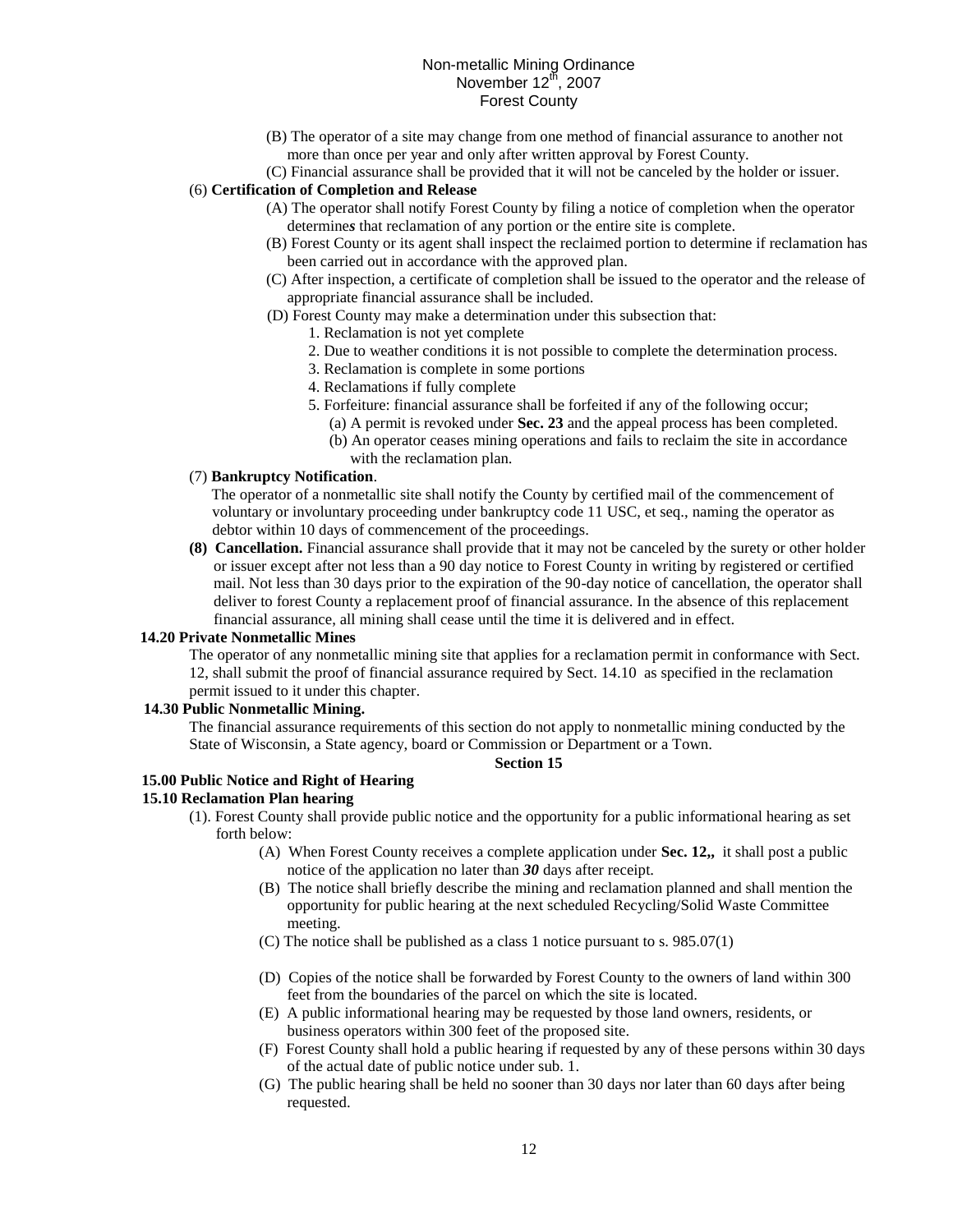# (2). **Hearing.**

Forest County shall provide an opportunity for a public informational hearing on an application for a nonmetallic mining reclamation permit as follows:

(A). If Forest County conducts a zoning related hearing on the nonmetallic mine site, they shall, at that time, hear testimony on reclamation and post mining land use.

This shall fulfill the requirement for public hearing for a nonmetallic mining reclamation permit required by this section.

- (B). If there is no opportunity for a zoning related hearing on the site as described in paragraph (**a**), opportunity for public hearing, required by this section, shall be provided as in: 1. Section 15.10 (a),(b), (c) above.
- (C). The subject matter and testimony at this hearing shall be limited to reclamation of the nonmetallic mine site, and explaining and receiving comment from affected persons on the nature, feasibility and effects of the reclamation.

*Note: Informational hearings are limited to reclamation of the nonmetallic mining site. Regulatory authority staff conducting the hearings should make it clear that the hearings may not cover non-reclamation matters because they are beyond the scope of NR 135 reclamation. Non-reclamation matters are those related to zoning or subject to other local authority. These matters may include but are not limited to: traffic, setbacks, blasting, dewatering, hours of operation, noise or dust control or the question of whether to use the land for mining.*

# **15.30 Local Transportation-Related Mines**.

No public notice or informational hearing is required for a nonmetallic mining reclamation permit issued to a local transportation-related mine pursuant to **Sec.16.30.**

### **Section 16**

# **16.00 Issuance of a Nonmetallic Mining Reclamation Permit.**

### **16.10 Permit Required**.

Every operator of a nonmetallic mining site in Forest County who engages in or plans to engage in nonmetallic mining after August 1, 2001 shall obtain a reclamation permit issued under this section, except for sites that are exempt from this chapter under **Sec.** *7.10 and* **7.20**. No person may engage in nonmetallic mining or nonmetallic mining reclamation after

September 1, 2001 without a reclamation permit issued under this chapter.

### 16.20 Permit Issuance

Applications for reclamation permits for nonmetallic mining that satisfy Sect 12 shall be issued a reclamation permit or otherwise acted on as provided below.

- (A) Unless denied pursuant to Sect 17, Forest County shall approve in writing a request that satisfies the requirements of Sect 12 to issue a nonmetallic mining reclamation permit for the proposed nonmetallic mine.
- (B) Forest County may not issue an approval without prior or concurrent approval of the reclamation plan that meets the requirements of Sect 13. The regulatory authority may issue a reclamation permit subject to conditions in Sect 16.50 if appropriate. The permit decision shall be made no sooner than 30 days nor later than 90 days following receipt of the complete reclamation permit and plan.
- (C) If a public hearing is held, the regulatory authority shall issue the reclamation permit, subject to conditions pursuant to Sect 16.50 if appropriate, or shall deny the permit as provided in Sect 17, no later than 60 days after completing the public hearing.
- (D) Permits issued pursuant to this subsection shall require compliance with a reclamation plan that has been approved and satisfies the requirements of Sect 13 and provisions by the applicant of financial assurance required under Sect 14 and payable to Forest County prior to beginning mining.

### **16.30 Automatic Permit for Local Transportation related mines**

- (1) Forest County shall automatically issue an expedited permit under this subsection to any borrow site that;
	- (A) Will be opened and reclaimed under contract with a municipality within a period not exceeding 36 months.
	- (B) Is a nonmetallic mine which is intended to provide stone, soil, sand, gravel or topsoil for the construction, reconstruction, maintenance or repair of a highway, railway railroad airport facility or other transportation facility under contract with the State, Town or County.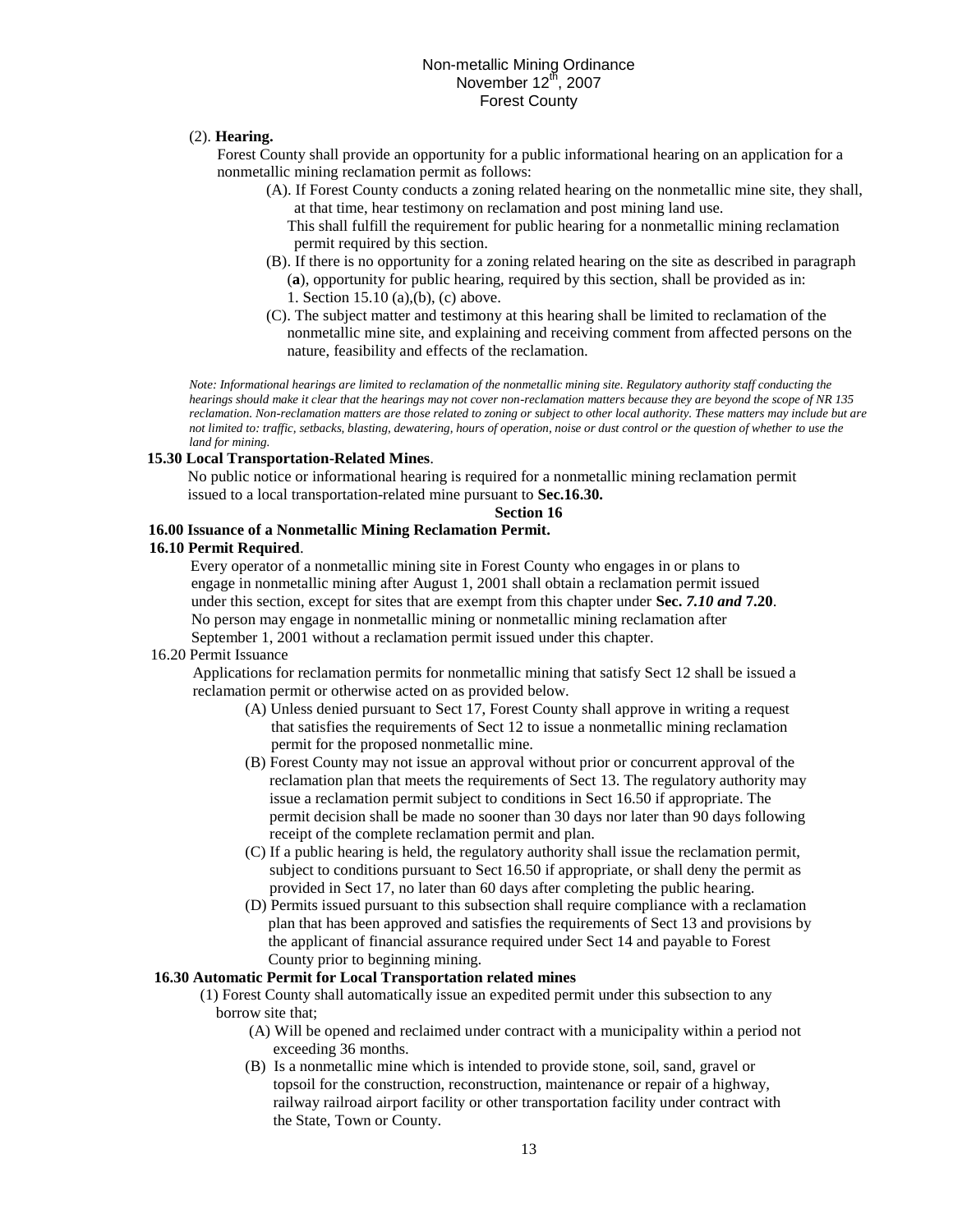- (C) Is regulated and will be reclaimed under contract with the County or Town in accordance with the requirements of the WDOT concerning the restoration of Nonmetallic mining sites;
- (D) Is not a commercial source.
- (E) Will be constructed, operated and reclaimed in accordance with applicable zoning requirements if any and:
- (F) Is not otherwise exempt from the requirements of this chapter under **Sect. 7.20**
- (2) Automatic permits shall be issued under this subsection in accordance with the following provisions:
	- (A) The applicant shall notify Forest County of the terms and conditions of the contract with respect to reclamation of the proposed borrow site.
	- (B) The borrow site and its reclamation will comply with applicable zoning requirements.
	- (C) Forest County shall accept the contractual provisions required of the WDOT in lieu of a reclamation plan under **Sect.13**.
	- (D) Forest County shall accept the contractual provisions in lieu of the financial assurance requirements in **Sect.14.**
	- (E) The public notice and hearing provisions of **Sect. 15** do not apply to non-metallic mining sites that are issued automatic permits under this subsection.

*Note: Local public notice and hearing requirements, if any, regarding zoning decisions still apply.*

- (F) Mines permitted under this subsection shall pay an annual fee to Forest County as directed in the Forest County Table of Fees but shall not be subject to the plan review fee provided in the **Forest County Table of Fees.**
- (G) Forest County shall issue the automatic permit within 7 days of the receipt of a complete application.
- (H) If the borrow site is used to concurrently supply materials for other than the local transportation project the automatic permitting still applies provided the site will be reclaimed under a contractual obligation with the Town or County in accordance with the WDOT requirements.
- (3) Not withstanding **Sect.24**, the operator of a borrow site under this subsection is required to submit only the information in an annual report necessary to identify the borrow site and to determine the applicable annual fee.

# **16.40 Expedited Review**

Any operator of a nonmetallic mining site may request expedited review of a reclamation permit application under sub. (1) or sub. (2) as follows:

- (1). The operator may submit a request for expedited permit review with payment of the expedited review fee specified in the Forest County Table of Fees.
- (2). This request for expedited review shall state the need for expedited review and shall include a copy of the applicable sections of the contract and the date by which the expedited review is requested. An applicant may submit a request for an expedited review if the applicant requires a reclamation permit to perform services under contract with a municipality or county.
- (3). Following receipt of a request, Forest County shall inform the applicant of the estimated date for decision on issuance of the permit. If the applicant then elects not to proceed, the fee paid under Paragraph (1) shall be returned.
- (4). Expedited review under this subsection shall not waive, shorten or otherwise affect the public notice of right of hearing pursuant to Sect 15.

# **16.70 Permit Conditions**.

Any decision under this section may include conditions as provided below:

- (1) Forest County may issue a reclamation permit or approve a reclamation plan subject to general or site-specific conditions if needed to assure compliance with the nonmetallic mining reclamation requirements of this chapter. *The approvals may not include conditions that are not related to reclamation.*
- (2) One required condition of the issued permit shall be that the new mine obtain financial assurance pursuant to **Sect. 14** prior to beginning mining.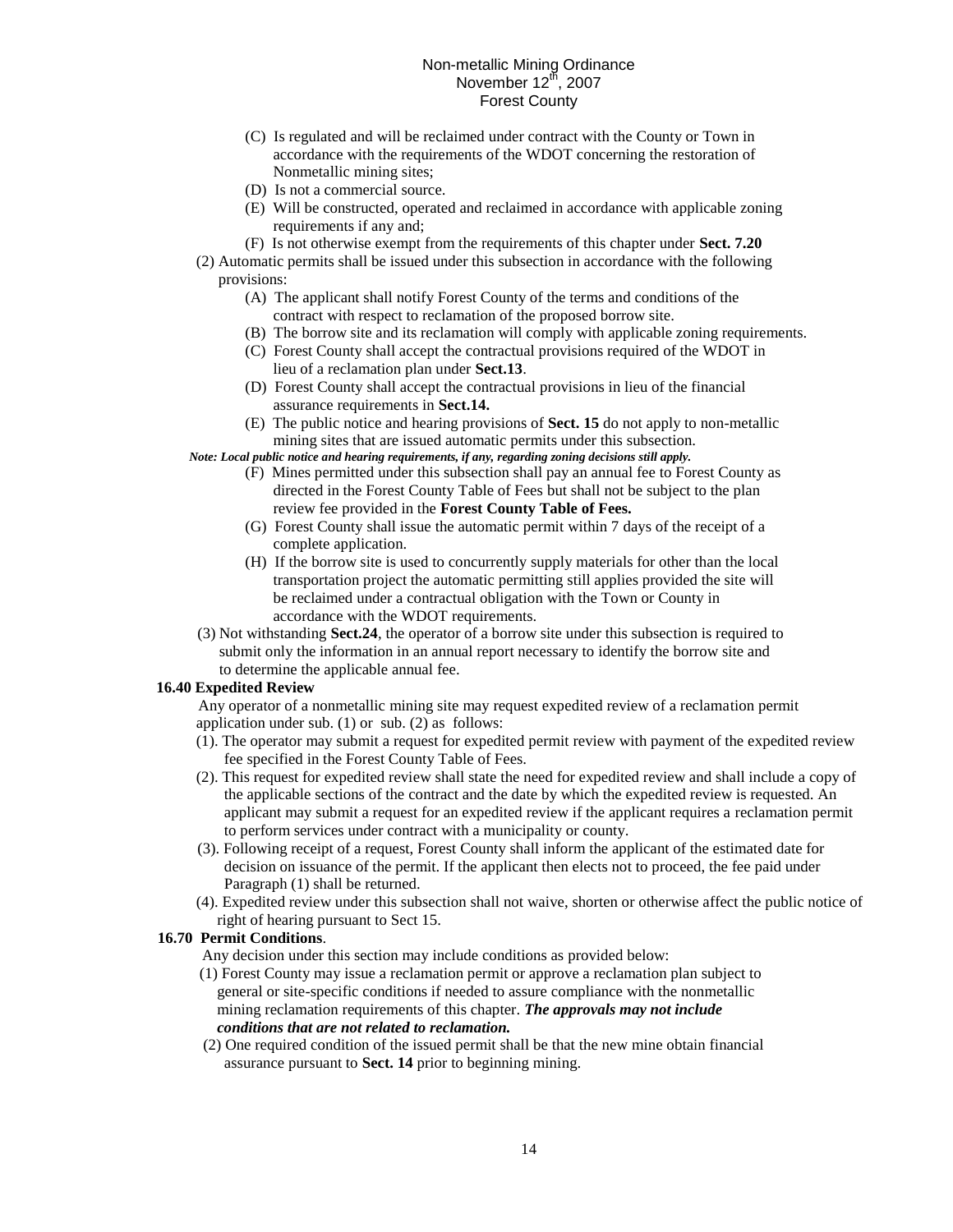### **Section 17 17.00 Permit Denial**.

An application for a nonmetallic mining reclamation permit shall be denied as set forth below:

- 1. An application to issue a nonmetallic mining reclamation permit shall be denied, within the time frame for permit issuance specified in **Sect.16**.20(C), if Forest County finds any of the following:
	- (A) The applicant has, after being given an opportunity to make corrections, failed to provide to Forest County an adequate permit application, reclamation plan, financial assurance or any other submittal required by Chapter NR 135, Wisconsin Administrative Code or this chapter.
	- (B) The proposed nonmetallic mining site cannot be reclaimed in compliance with the reclamation standards contained in this chapter, Chapter NR135, Wisconsin Administrative Code or WI § 295(1).
	- (C) The applicant, or its agent, principal or predecessor has, during the course of nonmetallic mining in Wisconsin within 10 years of the permit application or modification request being considered, shown a pattern of serious violations of this chapter or of federal, state or local environmental laws related to nonmetallic mining reclamation.
- 2. The following may be considered in making this determination of a pattern of serious violations:
	- (A). Results of judicial or administrative proceedings involving the operator or its agent, principal or predecessor.
	- (B). Suspensions or revocations of nonmetallic mining reclamation permits pursuant to this chapter, other reclamation ordinances or Chapter NR135, Wisconsin Administrative Code.
	- (C). Forfeitures of financial assurance.

**Note:** A denial under this subsection shall be in writing and shall contain documentation of reasons for denial and may be reviewed under **Sect. 22.**

# **Section 18**

### **18.00 Permit Duration**.

- 1. A nonmetallic mining reclamation permit issued under this chapter shall last through operation and reclamation of the nonmetallic mining site, unless suspended or revoked pursuant to **Sect. 32.20.**
- 2. If the mine operator is not the landowner, the reclamation permit duration shall not exceed the duration of the mine lease unless the lease is renewed or the permit is transferred to a subsequent lessee pursuant to **Sect. 20**.

### **Section 19**

### **19.00 Permit Transfer**.

A nonmetallic mining reclamation permit issued under this chapter shall be transferred to a new owner or operator upon satisfaction of the following condition:

1. Submittal to Forest County of proof of financial assurance and a certification in writing by the new permit holder that all conditions of the permit will be complied with.

 The transfer is not valid until financial assurance has been submitted by the new operator and accepted in writing by Forest County. The previous operator shall maintain financial assurance until the new operator has received approval and provided the financial assurance under this section.

# **Section 20**

# **20.00 Previously Permitted Sites**. **For Counties only:**

For any nonmetallic mining site which had a reclamation permit previously issued by another regulatory authority pursuant to Chapter NR135, Wisconsin Administrative Code that becomes subject to reclamation permitting authority of Forest County the terms and conditions of the previously-issued municipal reclamation permit shall remain in force until modified by Forest County pursuant to **Sect. 22.**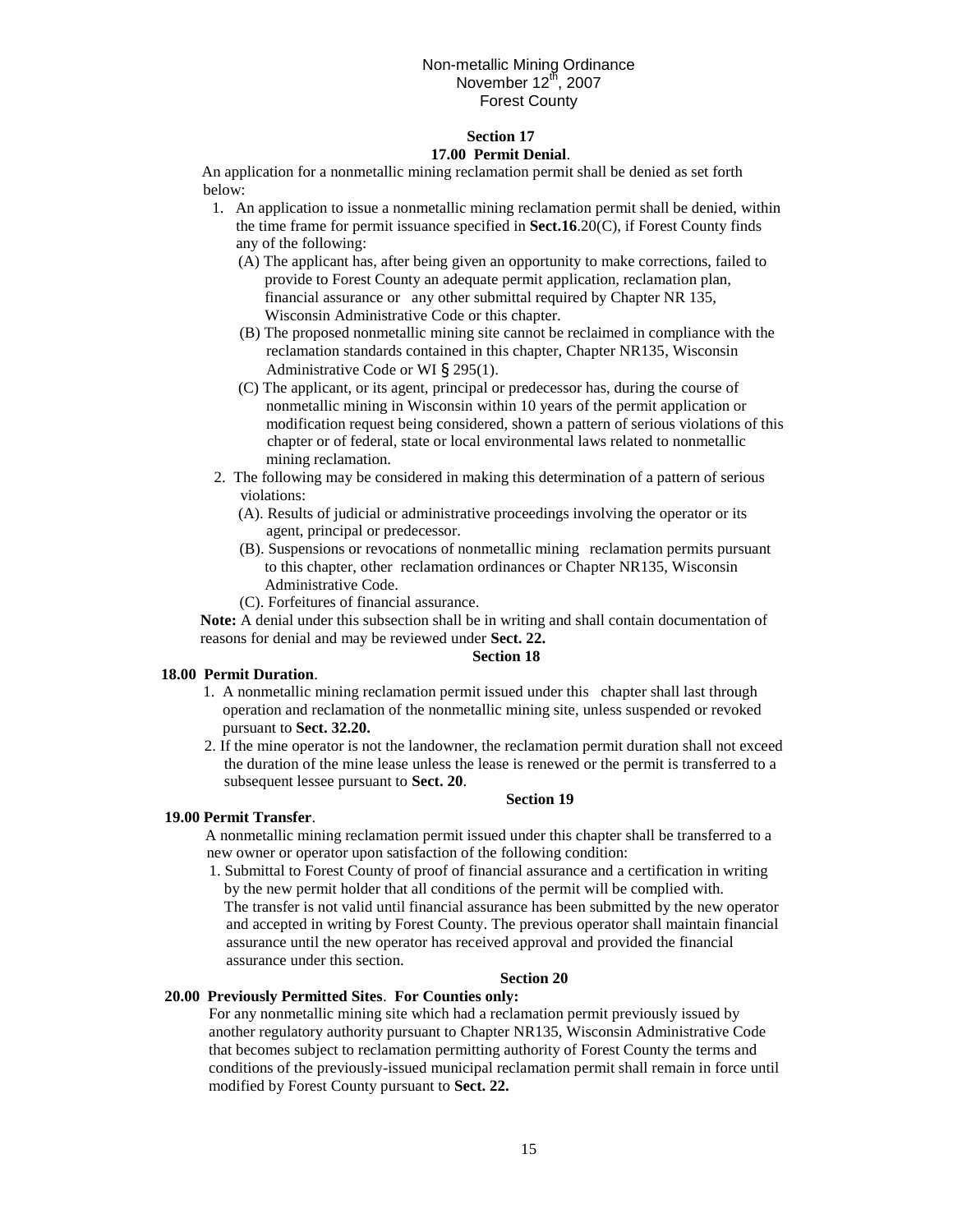# **Section 21**

### **21.00 Review**.

Any person who meets the requirements of **§ 227.42(1**), may obtain a contested case hearing under **§ 68.11** on Forest County's decision to issue, deny or modify a nonmetallic mining reclamation permit.

### **Section 22**

# **22.00 Permit Modification.**

### **22.10 By Forest County**.

A reclamation permit issued under this chapter may be modified by Forest County if it finds that the nonmetallic mining site is no longer in compliance with Chapter NR 135, Wisconsin Administrative code or this chapter. Such modification shall be by an order in accordance with **Sect.32**. This modifying order may require the operator to amend or submit new application information, reclamation plan, proof of financial assurance or other information needed to ensure compliance.

### **22.20 At the Operator's Option.**

If an operator that holds a reclamation permit issued under this chapter desires to modify the permit or reclamation plan, they may request modification by submitting a written application for such modification to Forest County. The application shall be acted on using the standards and procedures of this chapter.

# **22.30 Required by the Operator**.

The operator of any nonmetallic mine that holds a reclamation permit shall request a modification of the permit if changes occur to the area to be mined, the nature of the planned reclamation, or other aspects required by the reclamation plan approved under this chapter. Such application for permit modification shall be acted on using the standards and procedures of this chapter.

### **22.40 Review**.

All actions by Forest County on permit modifications requested or initiated under this section are subject to review.

# **Section 23**

# **23.00 Permit Suspension and Revocation**

# **23.10 Grounds**.

Forest County may suspend or revoke a nonmetallic mining reclamation permit issued if it finds the operator has done any of the following:

- 1. Failed to submit a satisfactory reclamation plan within the time frames specified in this chapter.
- 2. Failed to submit or maintain financial assurance as required by this chapter.

3. Failed on a repetitive and significant basis to follow the approved reclamation plan.

### **23.20 Procedures**.

If Forest County finds grounds for suspending or revoking a nonmetallic mining reclamation permit set forth in **Sect. 23.10**, it may issue a special order suspending or revoking such permit as set forth in **Sec. 32.20.**

### **23.30 Consequences**.

- 1. If Forest County makes any of the findings in **Sect. 23.10**, it may suspend a nonmetallic mining reclamation permit for up to 30 days. During the time of suspension, the operator may not conduct nonmetallic mining at the site, except for reclamation or measures to protect human health and the environment as ordered by the regulatory authority pursuant to **Sect.32.20.**
- 2. If Forest County makes any of the findings in **Sect. 23.10**, it may revoke a nonmetallic mining reclamation permit. Upon permit revocation, the operator shall forfeit the financial assurance it has provided pursuant to this chapter to Forest County. Forest County may use forfeited financial assurance to reclaim the site to the extent needed to comply with this chapter and the applicable reclamation ordinance.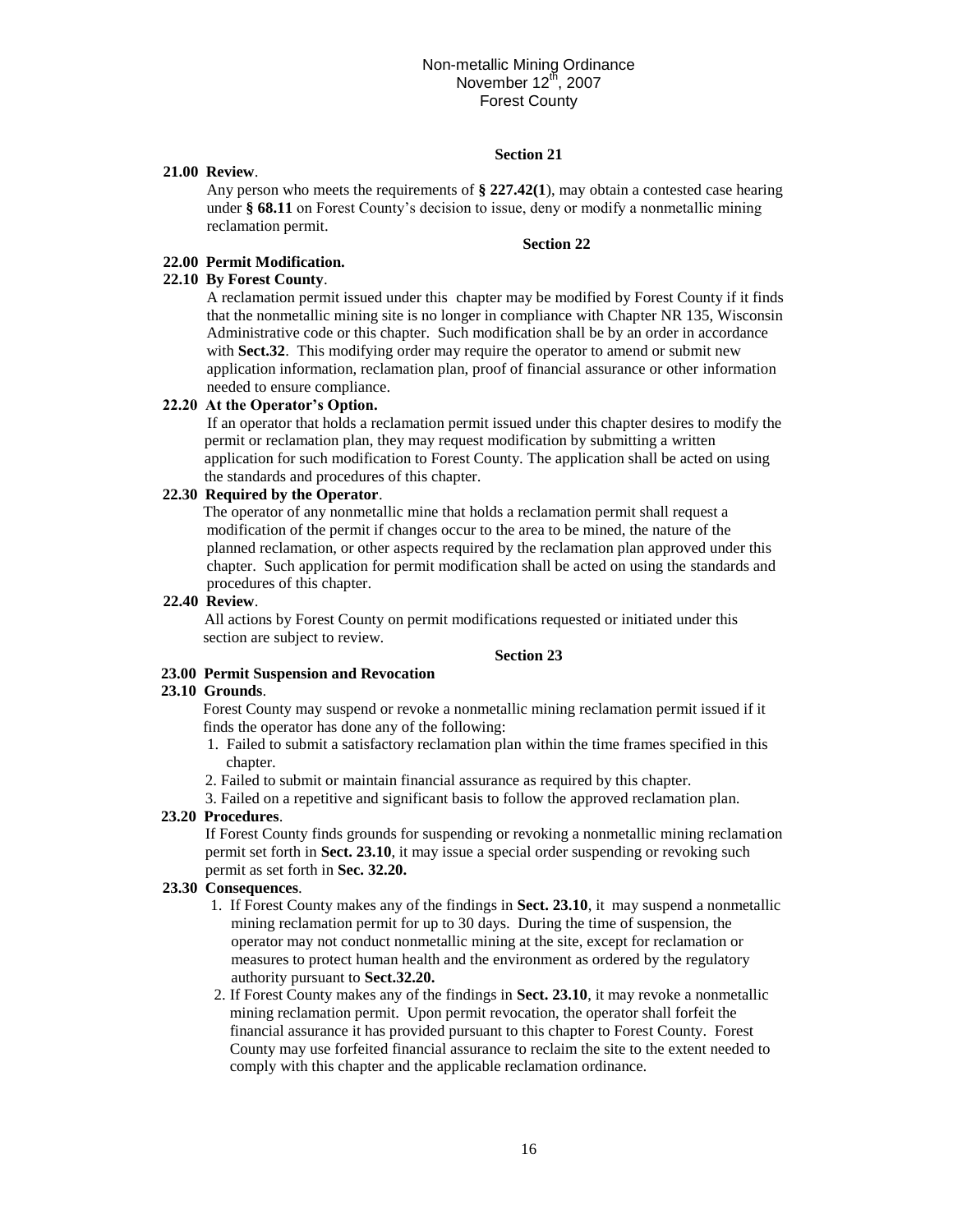# **Section 24**

# **24.00 Annual Operator Reporting**.

# **24.10 Contents and Deadline**.

Annual reports that satisfy the requirements of this section shall be submitted by the operators of nonmetallic mining sites.

- 1. Contents. The annual report required by this section shall include all of the following: (A). The name and mailing address of the operator.
	- (B). The location of the nonmetallic mining site, including legal description and parcel identification number.
	- (C). The identification number of the nonmetallic mining permit assigned by Forest County.
	- (D). The acreage currently affected by nonmetallic mining extraction and not yet reclaimed.
	- (E). The amount of acreage that has been reclaimed to date, on a permanent basis and the amount reclaimed on an interim basis.
	- (F) Map or diagram accurately showing the acreage described in paragraphs (B), (D)  $&$  (E).
	- (G) Certification, signed by the operator*,* stating the following: "I certify that this information is true and accurate, and that the nonmetallic mining site described herein complies with all conditions of the applicable nonmetallic mining reclamation permit and chapter NR 135, Wisconsin Administrative code."
- 2. **Deadline.** The annual report shall cover activities for a calendar year and be submitted by January 31<sup>st</sup>.
- 3. **When Reporting May End**.

Annual reports shall be submitted by an operator for each calendar year until reclamation at the site is certified as complete under **Sect.29.30** or at the time of release of financial assurance pursuant to **Sect.14.10 (6).**

### **24.30 Retention of Annual Reports**.

Annual reports submitted under **Sect. 24.10** shall be retained by Forest County at Forest Land and Water Conservation Office for at least 10 years after the calendar year to which they apply. These records or accurate copies of them shall be made available to the Wisconsin Department of Natural Resources upon written request or during its inspection or audit activities carried out under Chapter NR135, Wisconsin Administrative Code.

### **Section 25**

### **25.00 Plan review Fees.**

# **25.10 Amount and Applicability**.

A person who intends to operate a nonmetallic mining site for which a permit application has been submitted under **Sect.12.30** shall submit a non-refundable plan review fee set by Forest County. No plan review fee may be assessed under this section for any local transportation-related mining receiving an automatic permit under **Sect.16.30**. A separate plan review fee shall be paid under this section for any modification to an existing reclamation plan submitted pursuant to **Sect.23.**

## **25.20 Expedited Plan Review Fee.**

A person who intends to operate a nonmetallic mining site for which a permit application has been submitted under **Sec. 12.30** may obtain expedited reclamation plan review by paying a fee set by the Forest County. Such fee shall be in addition to that required in Sec.25.10. The applicant shall then be informed of an estimated date for a decision on permit issuance or denial. If the applicant then elects not to proceed with the expedited review, the fee paid for expedited review shall be refunded.

### **25.30 Relation to Annual Fee.**

Any reclamation plan review fee or collected under this section shall be added to and collected as part of the first annual fee collected under **Sec.27**.

### **Section 26**

## **26.00 Annual Fees.**

## **26.10 Areas Subject to Fees, Procedures and Deadline**.

Operators of all nonmetallic mining sites subject to reclamation permits shall pay annual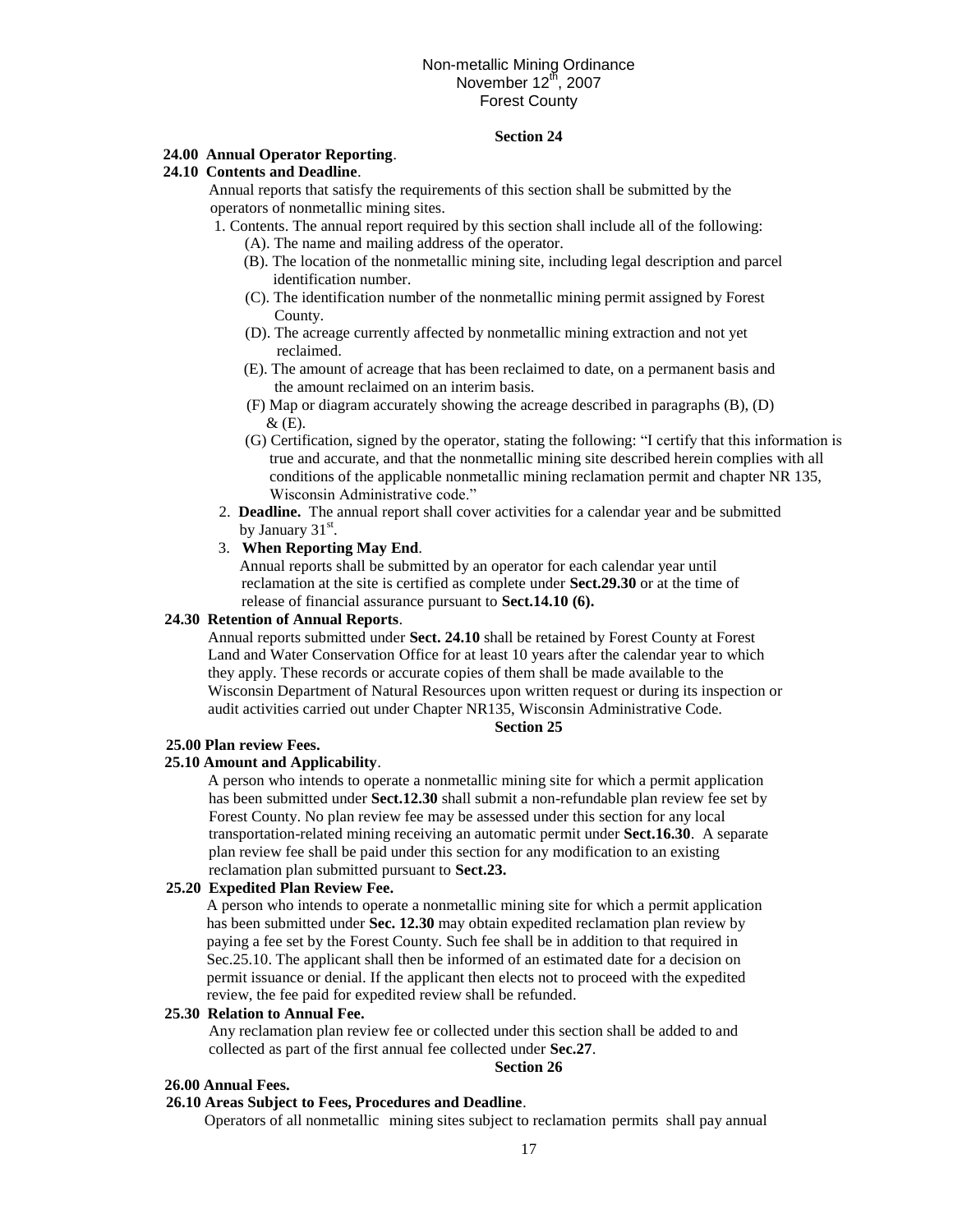fees to Forest County. Fees paid under this section shall include both a share for the Wisconsin Department of Natural Resources under **Sect.27.20** and a share for Forest County under **Sect.27.30**.

- 1. Fees paid under this section shall be calculated based on the un- reclaimed acres of a nonmetallic mining site, as defined below:
	- (A) " Un reclaimed acre" means those un reclaimed areas in which nonmetallic mining has occurred after August 1st, 2001 and areas where nonmetallic mining reclamation has been completed but is not certified as reclaimed under **Sect.14.10(6**). The term does not include any areas described in **Sect. 10.00(25)**.
- 2. Fees assessed pursuant to this section shall be based on un-reclaimed acres at the end of the permitted year. Such fees apply to a calendar year or any part of a year in which nonmetallic mining takes place, until final reclamation is certified as complete under **Sect. 14.10(6)**. Fees shall be paid no later than December 31 for the previous calendar year.
- 3. For new or reopened mines that submit a reclamation permit application under **sec.12.30**, the first year's annual fee shall be based upon the un reclaimed acres which are anticipated at the end of that calendar year divided by 12 and multiplied by the number of months remaining in the year.

If reclamation has already occurred on portions of a nonmetallic mining site, the fees for such portions may be submitted with a request that they be held by Forest County pending certification of completed reclamation pursuant to **Sec.14.10(6)**. Upon such certification Forest County shall refund that portion of the annual fee that applies to the reclaimed areas. If Forest County fails to make a determination under **Sec.14.10(6)** within 60 days of the request, it shall refund that portion of the annual fee that applies to the reclaimed areas.

# **Section 27**

# **27.20 Wisconsin Department of Natural Resources Share of Fee**.

Fees paid under this section shall include a share for the Wisconsin Department of Natural Resources equal to the amount specified in Table 1 as listed in the Forest County Table of Fees.

# **Section 28**

# **28.00 Regulatory Reporting and Documentation.**

### **28.10 Reporting**.

Forest County shall send an annual report to the Wisconsin Department of Natural Resources by March 31st of each calendar year. The reports shall include the following information for the previous year's nonmetallic mining reclamation program:

- 1. The total number of nonmetallic mining reclamation permits in effect.
- 2. The number of new permits issued within the jurisdiction of Forest County.
- 3. The number of acres approved for nonmetallic mining and the number of acres newly approved in the previous year.
- 4. The number of acres being mined or un-reclaimed acres.
- 5. The number of acres that have been reclaimed and have had financial assurance released pursuant to **Sect.29.30**
- 6. The number of acres that are reclaimed and awaiting release from the financial assurance requirements of this subchapter pursuant to **Sec. 29.2 0 and 29.30.**
- 7. The number and nature of alternative requirements granted, permit modifications, violations, public hearings, enforcements actions, penalties that have been assessed and bond or financial assurance forfeitures.

# **28.20 Documentation**.

Forest County shall, to the best of it's ability, maintain the information set forth below and make it available to the WDNR for that agency's audit of Forest County's reclamation program pursuant to Chapter NR 135, Wisconsin Administrative Code:

- 1. Documentation of compliance with Chapter NR 135, Wisconsin Administrative Code and this chapter.
- 2. The procedures employed by Forest County regarding reclamation plan review,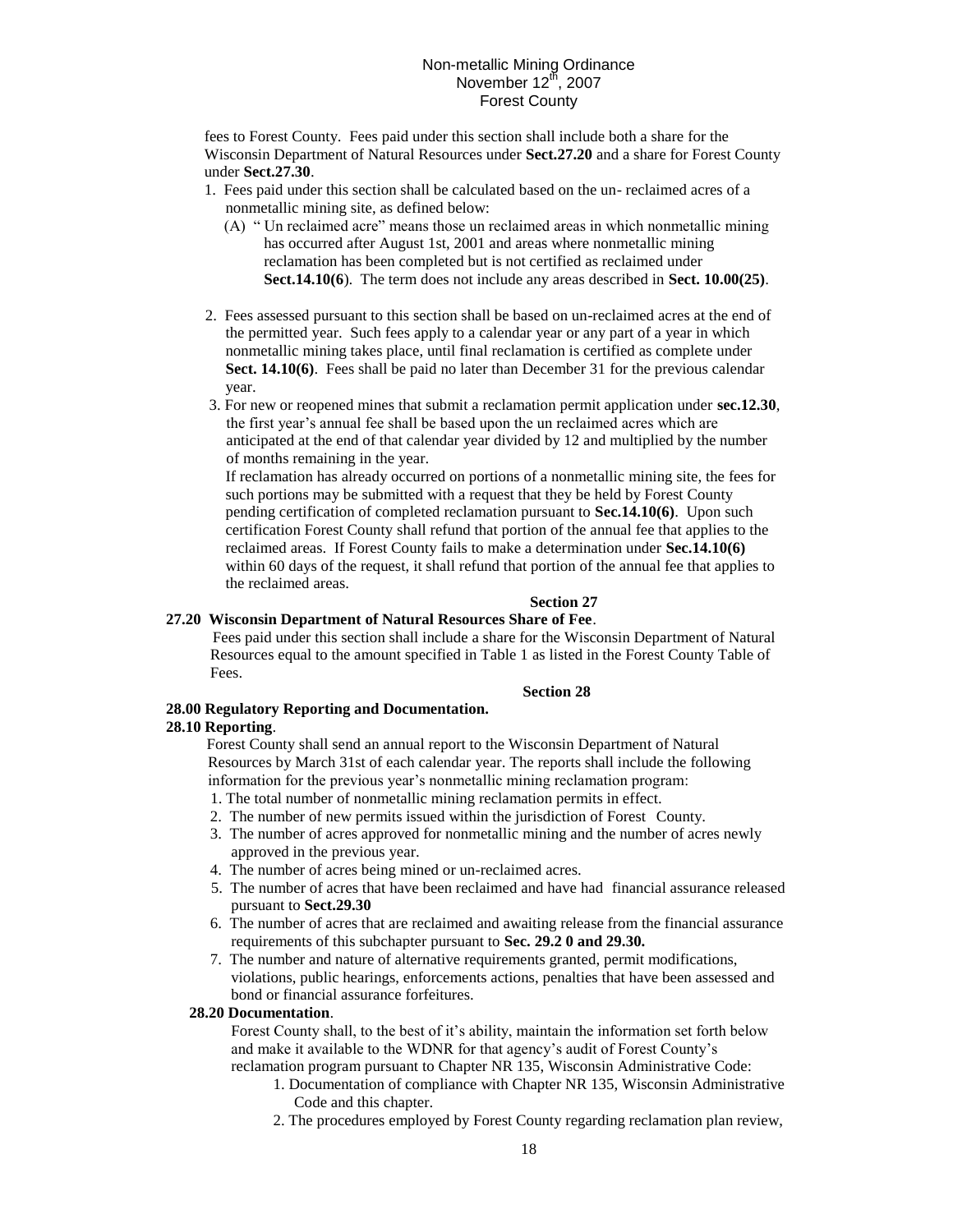and the issuance and modification of permits.

- 3. The methods for review of annual reports received from operators.
- 4. The method and effectiveness of fee collection.
- 5. Procedures to accurately forward the WDNR portion of colleted fees in a timely fashion.
- 6. Methods for conducting on site compliance inspections and attendant reports, records and enforcement actions.
- 7. Responses to valid citizen complaints.
- 8. The method of and accuracy in determining the amount of the financial assurance obtained from the operator to guarantee reclamation performance.
- 9. The maintenance and availability of records.
- 10. The number and type of approvals for alternative requirements issued pursuant to **Sect.18**.
- 11. The method of determining the success of reclamation in meeting the criteria contained in the reclamation plan and subsequently releasing the financial assurance pursuant to **Sect.29.30.**
- 12. Any changes in local regulations, ordinances, funding and staffing mechanisms or any other factor which might affect the ability of Forest County to implement it's nonmetallic mining reclamation program under this chapter.
- 13. The amount of fees collected in comparison to the amount of money actually expended for nonmetallic mining reclamation program administration.
- 14. Any other performance criterion necessary to ascertain compliance with Chapter NR 135, Wisconsin Administrative code.

### **Section 29**

### **29.00 Completed Reclamation Reporting, Certification and Effect 29.10 Reporting**.

The operator of a nonmetallic site may certify completion for a portion or all of the nonmetallic mining site by filing the required certification at Forest County Land and Water Conservation Office, 200 East Madison Street, Crandon, Wisconsin 54520.

# **29.20 Reporting of Interim Reclamation**.

The operator of a nonmetallic mining site may report completion of interim reclamation as specified in the reclamation plan for the site prepared and approved under this chapter and NR 135. Reporting of interim reclamation shall be done according to the procedures **in 29.10.**

### **29.30 Certification of Completed Reclamation**.

Forest County shall inspect a nonmetallic mining site for which reporting of reclamation or interim reclamation has been submitted pursuant to this subsection within **10** days of receipt and make a determination in writing in accordance with **Sect.29.30.** If it is determined that interim or final reclamation is complete, including re-vegetation as specified in a reclamation plan that conforms with **Sect.13**, Forest county shall issue the mine operator a written certificate of completion.

# **29.40 Effect of Completed Reclamation**.

If reclamation is certified by Forest County as complete under **Sect.29.30** for part or all of a nonmetallic mining site, then

- 1. No fee shall be assessed under **Sect.26** for the area so certified.
- 2. The financial assurance required by **s.14** shall be released or appropriately reduced in the case of completion of reclamation for a portion of the mining site.
- 3. For sites that are reported as interim reclaimed under **Sect. 29.20** and so certified under **Sect. 29.30** financial assurance for reclaiming the certified area shall be waived.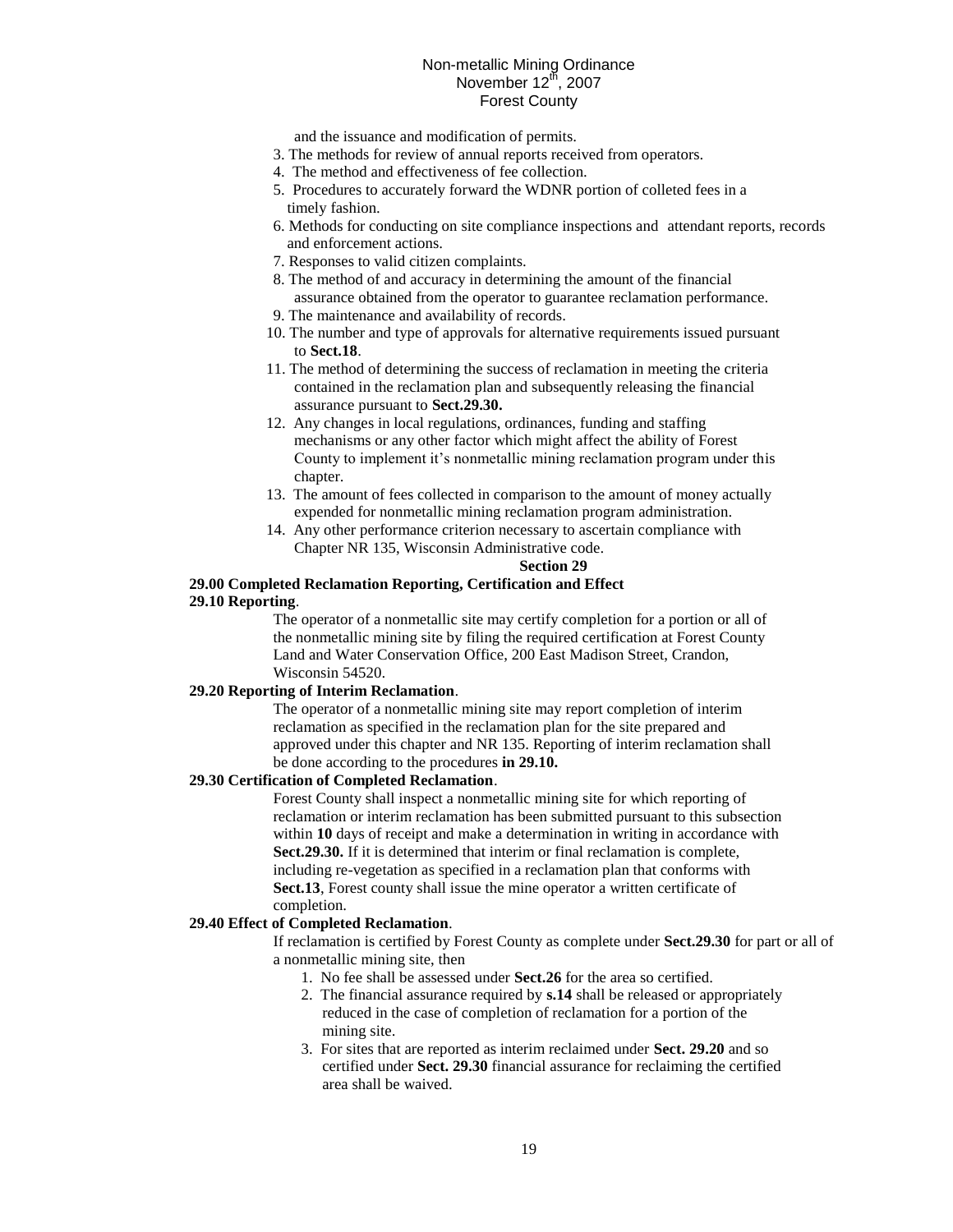# **29.50 Effect of Inaction Following report of Completed Reclamation**.

If no written response as required by **Sect. 29.30** for an area of the mine site reported as reclaimed or interim reclaimed is given within 60 days of receiving such request any annual fee paid to Forest County for it under **Sect. 26** shall be refunded.

#### **Section 30**

### **30.00 Permit termination**.

When all final reclamation required by a reclamation plan conforming to **Sect.13** and required by this chapter is certified as complete pursuant to **Sects. 14.10(6) and 29.30**, Forest County shall issue a written statement to the operator of the nonmetallic mining site thereby terminating the reclamation permit.

# **Section 31**

## **31.00 Right of entry and Inspection**.

For the purpose of ascertaining compliance with the provisions of Chapter NR 135 and Subchapter 1 of Chapter 295, Wisconsin Statutes, any representative of Forest County may inspect any nonmetallic mining site subject to this chapter as provided below:

- 1. No person may refuse entry or access onto a nonmetallic mining site of a duly authorized officer or agent of Forest County or the WDNR who presents appropriate credentials to inspect the site for compliance with the nonmetallic mining reclamation permit, this chapter, Chapter NR 135, Wisconsin Administrative code or subchapter 1 of chapter 295 WI. Stats.
- 2. Any person who enters the site under this right of inspection shall obtain training and provide their own safety equipment needed to comply with any federal, state or local laws or regulations controlling persons on the nonmetallic mining site.

### **Section 32**

# **32.00 Orders and Citations**

### **32.10 Enforcement Orders**.

Forest County may issue orders as set forth in Section 295.19(a) Stats. To enforce Subchapter 1 of Chapter 295, WI Statutes Chapter 135 WI. Adm. Code, this chapter, a permit issued pursuant to this chapter or a reclamation plan required by **Sect.13** and a permit issued under this chapter. A violation of this chapter, an order or permit issued pursuant to this chapter or a reclamation plan required by **Sect.13** and a permit issued under this chapter shall be considered a violation of Subchapter 1 of Chapter 295, WI Stats. and Chapter 135, WI Adm. Code.

### **32.20 Special Orders**.

Forest County may issue a special order as set forth in Section 295.19(1)(b) and (c), Wisconsin Statutes suspending or revoking a nonmetallic mining reclamation permit pursuant to **Sect.24**, or directing an operator to immediately cease an activity regulated under this subchapter 1 of Chapter 295, WI Stats, Chapter 135, WI Adm. Code or this chapter until the necessary plan approval is obtained.

#### **32.30 Review of Orders**.

A person holding a reclamation permit who is subject to an order under this section shall have the right to review the order in a contested case hearing under §. 68.11 Stats, In spit of the provisions of §. 68.001, 69.03(8) and (9), 68.06 and 68.11, WI Stat.

### **32.40 Citations**.

The issuance of a citation under this subsection shall not preclude proceeding under any other ordinance or law relating to the same or any other matter. Proceeding under any other ordinance or law relating to the same or any other matter shall not preclude the issuance of a citation under this subsection.

#### **32.50 Enforcement**.

Forest County may submit any order issued under **Sect. 32** to abate violations of this chapter to a District Attorney, Corporation Counsel, or the Attorney General may enforce those orders.